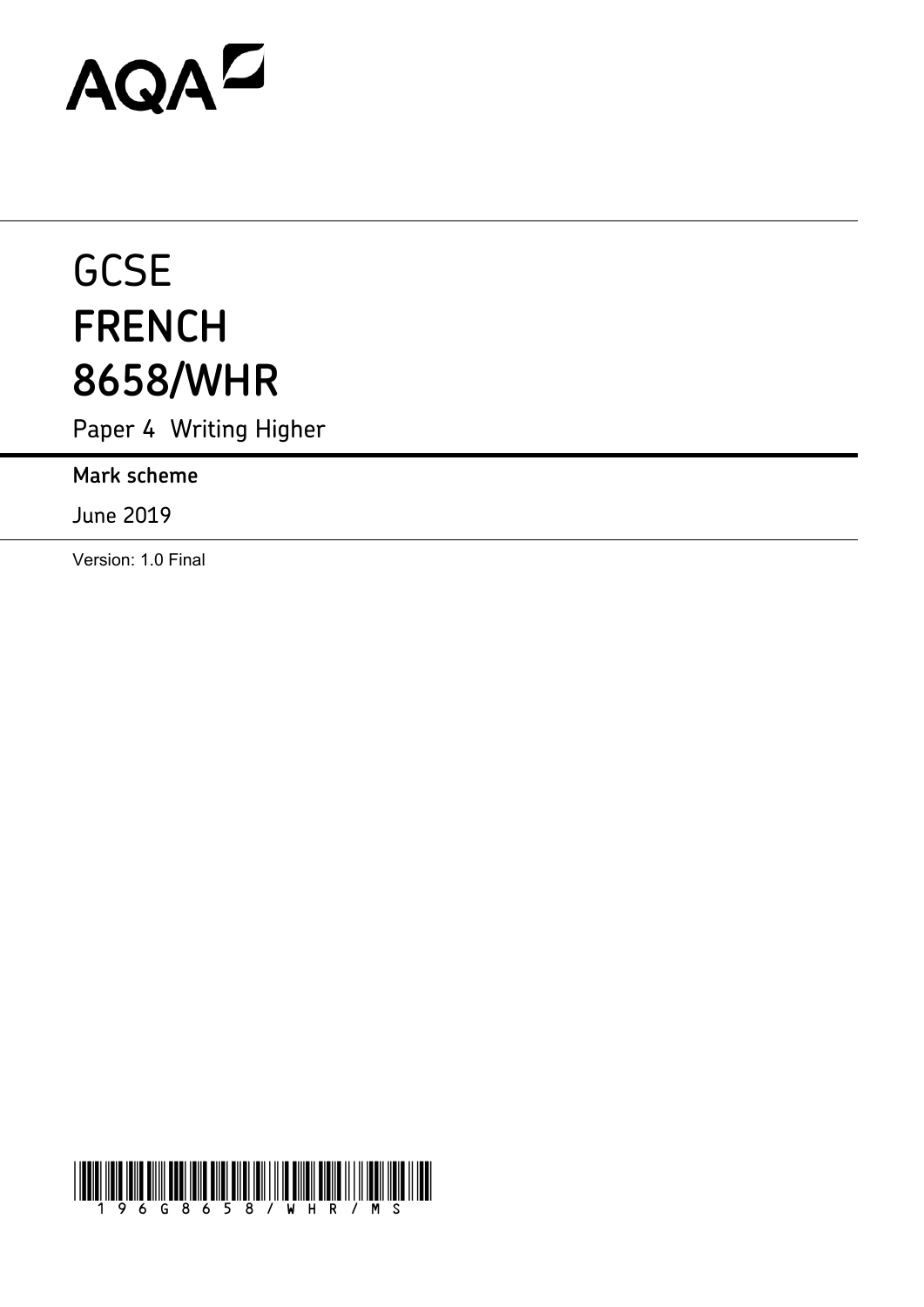Mark schemes are prepared by the Lead Assessment Writer and considered, together with the relevant questions, by a panel of subject teachers. This mark scheme includes any amendments made at the standardisation events which all associates participate in and is the scheme which was used by them in this examination. The standardisation process ensures that the mark scheme covers the students' responses to questions and that every associate understands and applies it in the same correct way. As preparation for standardisation each associate analyses a number of students' scripts. Alternative answers not already covered by the mark scheme are discussed and legislated for. If, after the standardisation process, associates encounter unusual answers which have not been raised they are required to refer these to the Lead Examiner.

It must be stressed that a mark scheme is a working document, in many cases further developed and expanded on the basis of students' reactions to a particular paper. Assumptions about future mark schemes on the basis of one year's document should be avoided; whilst the guiding principles of assessment remain constant, details will change, depending on the content of a particular examination paper.

Further copies of this mark scheme are available from aqa.org.uk

#### **Copyright information**

For confidentiality purposes acknowledgements of third-party material are published in a separate booklet which is available for free download from www.aga.org.uk after the live examination series.

Copyright © 2021 AQA and its licensors. All rights reserved.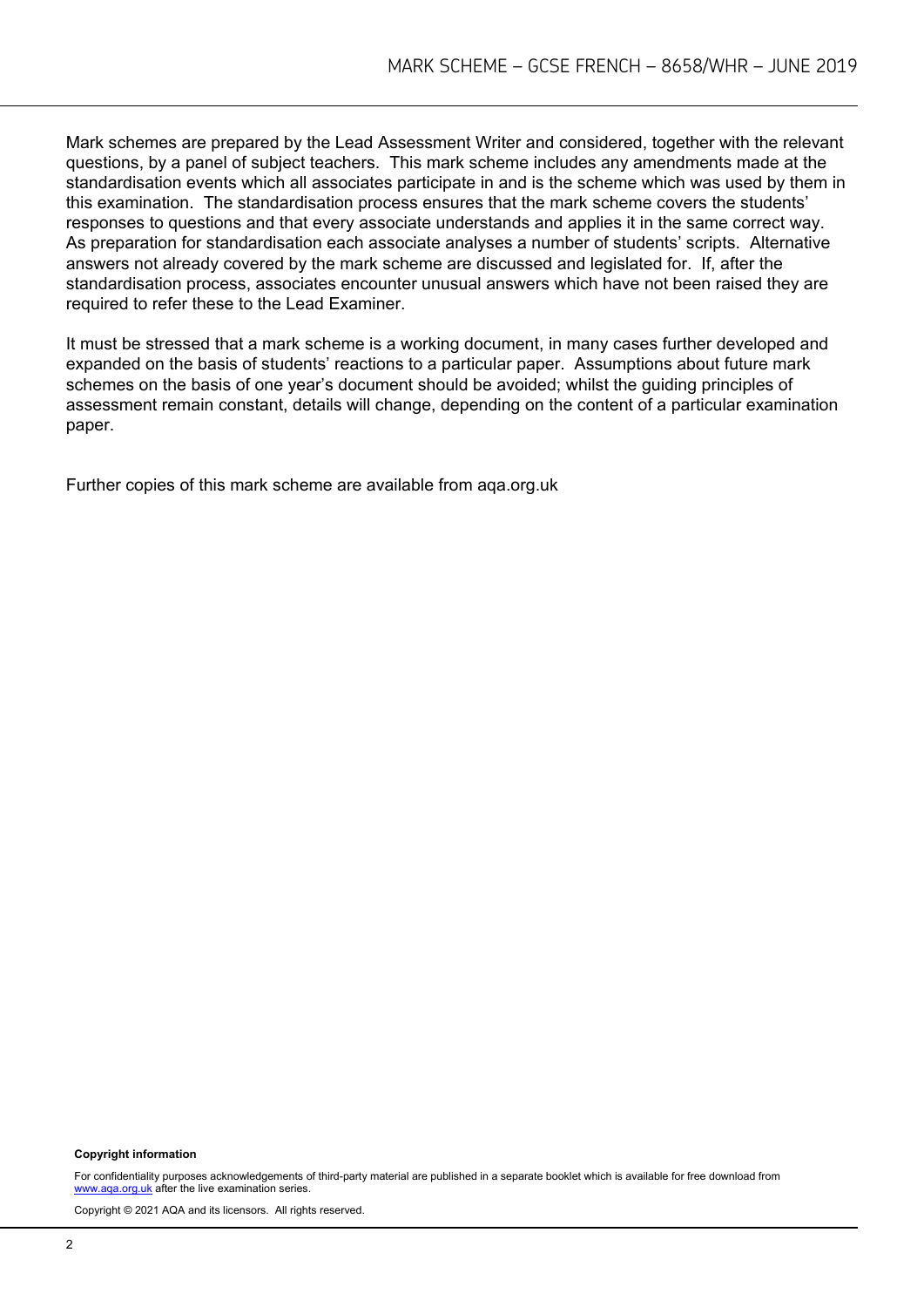# **Part 1 – General marking guidance for GCSE MFL Writing Tests**

#### **Level of response marking instructions**

Level of response mark schemes are broken down into levels, each of which has a descriptor. The descriptor for the level shows the average performance for the level. There are marks in each level.

Before you apply the mark scheme to a student's answer read through the answer and annotate it (as instructed) to show the qualities that are being looked for. You can then apply the mark scheme.

#### **Step 1 Determine a level**

Start at the lowest level of the mark scheme and use it as a ladder to see whether the answer meets the descriptor for that level. The descriptor for the level indicates the different qualities that might be seen in the student's answer for that level. If it meets the lowest level then go to the next one and decide if it meets this level, and so on, until you have a match between the level descriptor and the answer. With practice and familiarity you will find that for better answers you will be able to quickly skip through the lower levels of the mark scheme.

When assigning a level you should look at the overall quality of the answer and not look to pick holes in small and specific parts of the answer where the student has not performed quite as well as the rest. If the answer covers different aspects of different levels of the mark scheme you should use a best fit approach for defining the level and then use the variability of the response to help decide the mark within the level, ie if the response is predominantly level 3 with a small amount of level 4 material it would be placed in level 3 but be awarded a mark near the top of the level because of the level 4 content.

#### **Step 2 Determine a mark**

Once you have assigned a level you need to decide on the mark. The descriptors on how to allocate marks can help with this. The exemplar materials used during standardisation will help. There will be an answer in the standardising materials which will correspond with each level of the mark scheme. This answer will have been awarded a mark by the Lead Examiner. You can compare the student's answer with the example to determine if it is the same standard, better or worse than the example. You can then use this to allocate a mark for the answer based on the Lead Examiner's mark on the example.

You may well need to read back through the answer as you apply the mark scheme to clarify points and assure yourself that the level and the mark are appropriate.

Indicative content in the mark scheme is provided as a guide for examiners. It is not intended to be exhaustive and you must credit other valid points. Students do not have to cover all of the points mentioned in the Indicative content to reach the highest level of the mark scheme.

An answer which contains nothing of relevance to the question must be awarded no marks.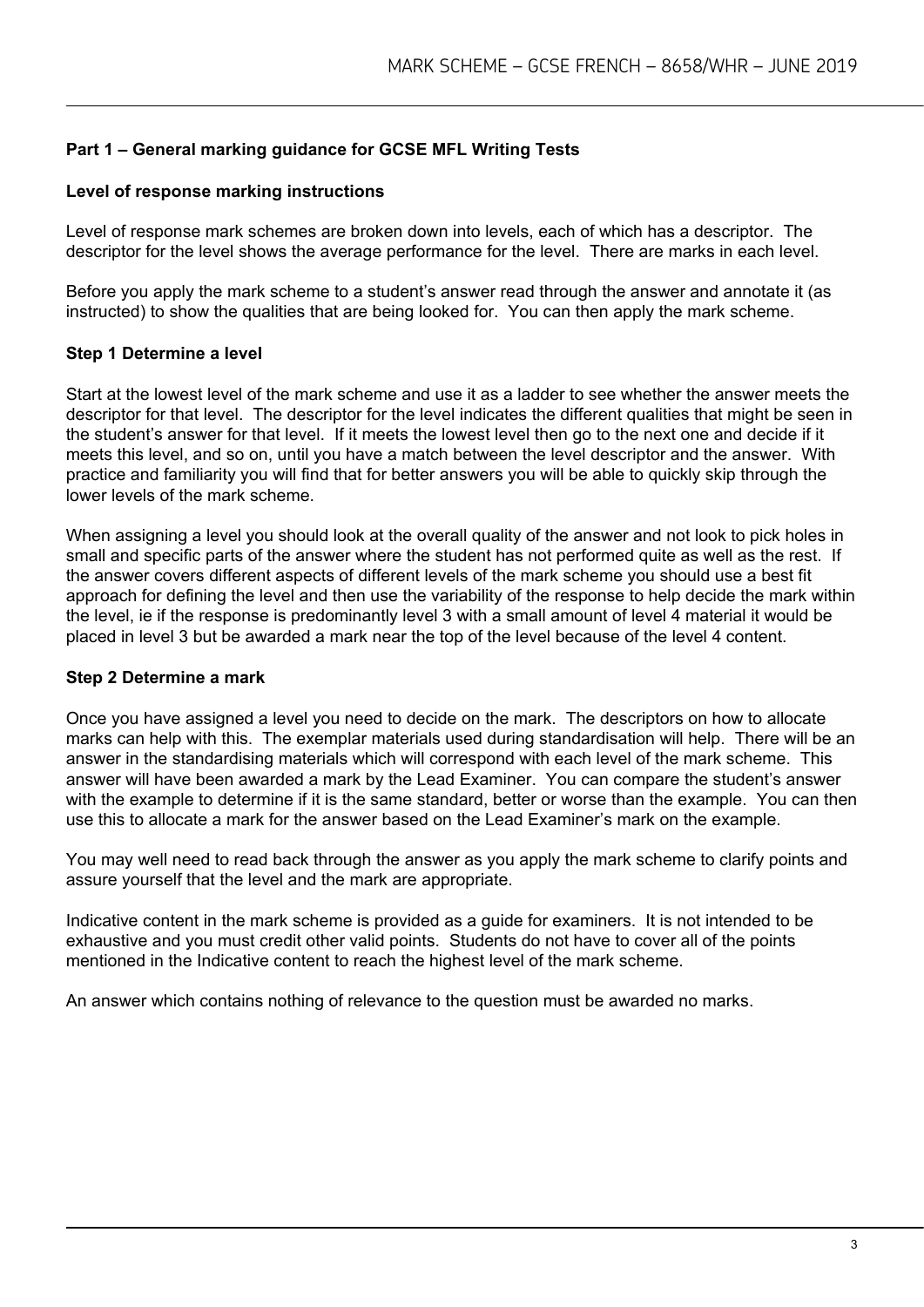Marks will be allocated in the following way at Higher Tier:

|            | <b>Content</b> | <b>Quality of</b><br>language | Range of<br>language | <b>Accuracy</b> | Conveying<br>key<br>messages | <b>Application of</b><br>grammatical<br>knowledge of<br>language and<br><b>structures</b> | <b>Total</b> |
|------------|----------------|-------------------------------|----------------------|-----------------|------------------------------|-------------------------------------------------------------------------------------------|--------------|
| Question 1 | 10             | 6                             |                      |                 |                              |                                                                                           | 16           |
| Question 2 | 15             |                               | 12                   | 5               |                              |                                                                                           | 32           |
| Question 3 |                |                               |                      |                 | 6                            | 6                                                                                         | 12           |
| Total      | 25             | 6                             | 12                   | 5               | 6                            | 6                                                                                         | 30           |

# **Higher Question 1/Foundation Question 4**

10 marks for Content + 6 marks for Quality of language (16 marks in total).

Candidates write approximately 90 words in total about four different bullet points. All bullet points must be covered, but **there is no need for equal coverage of the bullets**.

When deciding a particular mark, it is advisable to identify the band of marks first, and then decide whether you are tempted by the band above or the band below. This will enable you to award an appropriate mark within a mark range.

The question is marked for Content and for Quality of language, according to the following criteria.

# **(NOTE THAT THESE CRITERIA ARE DIFFERENT FROM FOUNDATION QUESTION 2):**

# **Content**

| <b>Marks</b> | <b>Response</b>                                                                                                                                                                                                                      |
|--------------|--------------------------------------------------------------------------------------------------------------------------------------------------------------------------------------------------------------------------------------|
| $9 - 10$     | A very good response covering all aspects of the task. Communication is clear and a lot of<br>information is conveyed. Opinions are expressed.                                                                                       |
| $7 - 8$      | A good response covering all aspects of the task. Communication is mostly clear but<br>perhaps with occasional lapses. Quite a lot of information is conveyed. Opinions are<br>expressed.                                            |
| $5 - 6$      | A reasonable response covering almost all aspects of the task. Communication is<br>generally clear but there are likely to be lapses. Some information is conveyed. An<br>opinion is expressed.                                      |
| $3 - 4$      | A basic response covering some aspects of the task. Communication is sometimes clear<br>but there are instances where messages break down. Little information is conveyed. An<br>opinion is expressed.                               |
| $1 - 2$      | A limited response covering some aspects of the task. Communication is often not clear<br>and there may be frequent instances where messages break down. Very little information<br>is conveyed. There may be no opinions expressed. |
| 0            | The content does not meet the standard required for a mark at this tier.                                                                                                                                                             |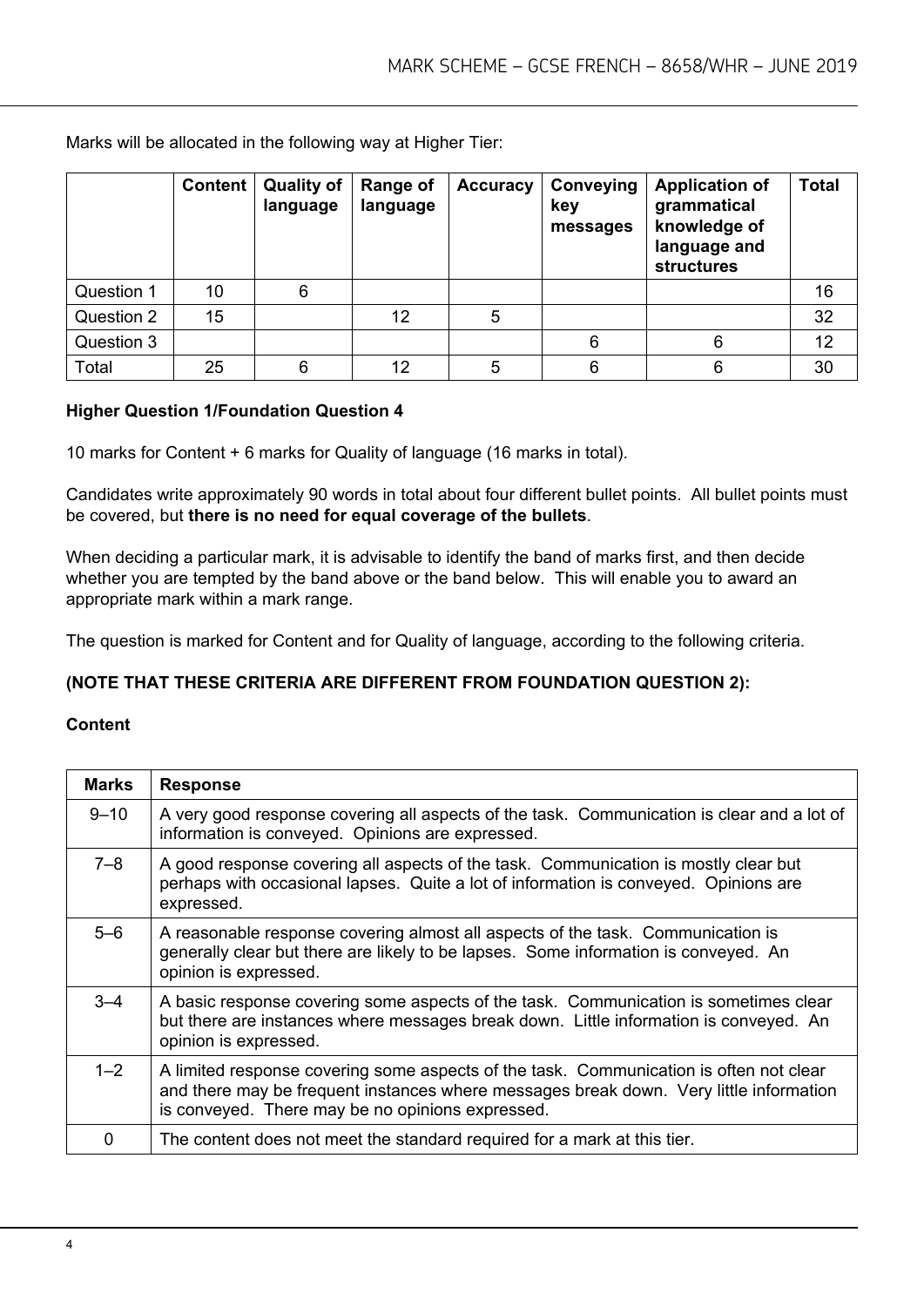The candidate's response must be relevant to the bullet points. Any information which cannot be deemed relevant in the broadest sense must be ignored when awarding the mark for Content.

A **minimum** number of bullet points must be covered for the award of marks for Content, as follows:

- o 7–10 marks: 4 bullet points
- o 5–6 marks: 3 bullet points
- o 3–4 marks: 2 bullet points
- o 1–2 marks: 1 bullet point

The information that the candidate gives must be clear. If what is written is unclear, this will have a bearing on the mark for Content. For example, the candidate may convey information in relation to all four bullet points, but lapses in clarity may mean that a lower mark than the 9 or 10 is more appropriate. The more lapses in clarity that there are, the lower the mark is likely to be. All of the information that a candidate attempts to give in relation to a particular bullet point may be unintelligible, in which case that bullet point will not have been covered, meaning that the **maximum mark** will be 6.

You must accept any information which is a plausible response to the bullet point, even if it does not explicitly mention, for instance, a time or place. For example, if the bullet asks what the candidate did last weekend, and he/she writes 'I went to see my grandparents and then went to a theme park', this can feasibly be an account of what happened last weekend, even though 'last weekend' is not mentioned. Equally, if the student is asked to say what he/she does on a typical visit to a shopping centre and they write 'I bought some clothes and went to see a film', this is also an acceptable fulfilment of the task, even though 'shopping centre' is not mentioned.

The band refers to the amount of information that is conveyed, as follows:

- 9–10: a lot
- 7–8: quite a lot
- 5–6: some
- $3-4$  little
- 1–2: very little

All of these have to be considered with reference to the suggested number of words, which is approximately 90. In other words, a candidate who writes approximately 90 words, clearly understandable and relevant to all four bullet points, will be able to achieve 10 marks, provided the other criteria are met. Conversely, a candidate may write much more than 90 words, but the language is so inaccurate that little or very little information is conveyed successfully and the mark will be much lower. If a candidate writes considerably fewer than 90 words, 'a lot of information' will not be conveyed.

The candidate must give opinions in order to have access to certain marks, as follows:

- 7–10: two opinions
- 3–6: one opinion

This is not an automatic mark and the other criteria within a particular band must be met. If there is no opinion, the maximum mark is 2. An opinion may be expressed simply, for example: 'I like going shopping'. Any positive or negative adjective ('interesting'; 'boring', etc) is classed as an opinion. A neutral or descriptive adjective is only classed as an opinion if it is preceded by something like 'I think that'. For example: 'I think that my town is big'.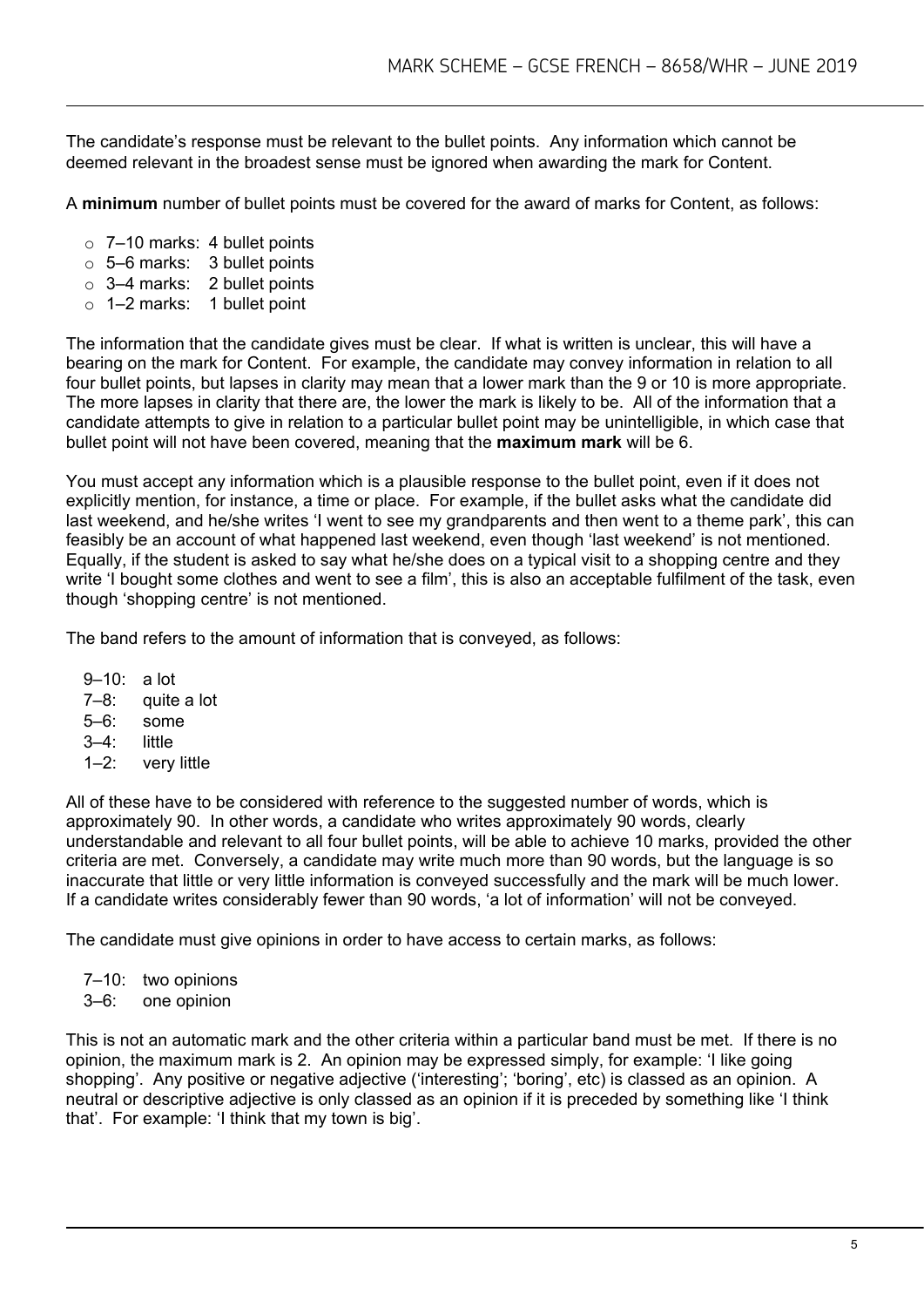# **Quality of language**

| <b>Marks</b> | <b>Response</b>                                                                                                                                                                                                                                                                                                                                                                                                                                                |
|--------------|----------------------------------------------------------------------------------------------------------------------------------------------------------------------------------------------------------------------------------------------------------------------------------------------------------------------------------------------------------------------------------------------------------------------------------------------------------------|
| $5 - 6$      | A variety of appropriate vocabulary is used. Complex structures and sentences are<br>attempted. There are references to three time frames, which are largely successful. Errors<br>are mainly minor. Some more serious errors may occur, particularly in complex structures<br>and sentences, but the intended meaning is nearly always clear. The style and register are<br>appropriate.                                                                      |
| $3 - 4$      | Some variety of appropriate vocabulary is used. There may be some attempt at complex<br>structures and sentences. There are references to at least two different time frames,<br>although these may not always be successful. There may be some major errors, and more<br>frequent minor errors, but overall the response is more accurate than inaccurate and the<br>intended meaning is usually clear. The style and register may not always be appropriate. |
| $1 - 2$      | The range of vocabulary may be narrow, repetitive and/or inappropriate to the needs of the<br>task. Sentences are mainly short and simple or may not be properly constructed. There<br>may be frequent major and minor errors. Little or no awareness of style and register.                                                                                                                                                                                   |
| 0            | The language produced does not meet the standard required for a mark at this tier.                                                                                                                                                                                                                                                                                                                                                                             |

The whole of the response must be assessed when awarding the mark for Quality of language, even if some of it is irrelevant to the bullet points.

Once you have decided on the mark for Content, you should read through the response once more and decide on the mark for Quality of language. A mark of 0 for Content automatically results in a mark of 0 for Quality of language but, apart from that, the Content mark does not limit the mark for Quality of language. However, a short piece is unlikely to demonstrate sufficient variety for a high mark for Quality of language.

- Each band has five strands: variety of vocabulary; complexity of structures and sentences; reference to time frames; accuracy of the language; style and register. Sometimes it will be necessary to adopt a 'best fit' approach, because the five strands will not be consistently demonstrated. Whether it is the top or bottom mark in the band will depend on whether the criteria are nearer to those of the band above or below.
- In order to score in the 5–6 band, there **must** be reference to all three time frames (past, present and future). For the 3–4 band, there **must** be reference to at least two time frames. Reference to a particular time frame may be demonstrated with one example. The verb used to refer to a particular time frame need not be totally correct, provided the message is clear. These marks are not awarded automatically and the other criteria in the band are equally important. Notice that references are to **time frames**, not tenses. So, for example, the present tense usage in the following sentence is a reference to a **future** time frame: 'I'm going to the concert next week'.
- When considering the complexity of the language, you should bear in mind that a) this is the overlap question and is attempted by both Foundation and Higher candidates; b) that the criteria for Quality of language in this question are not as demanding as the language criteria for Higher Question 2. However, for a mark of 5 or 6, complex structures and sentences are attempted. They may not always be successful and this may lead to serious errors because of the complexity of the structure or sentence which the candidate attempts. Complexity may be shown in some of the following ways: different tenses; intensifiers; time markers; connectives; subordinate clauses; infinitive constructions. This should not be seen as a 'tick list', but rather as an indication of the definition of complexity at GCSE level.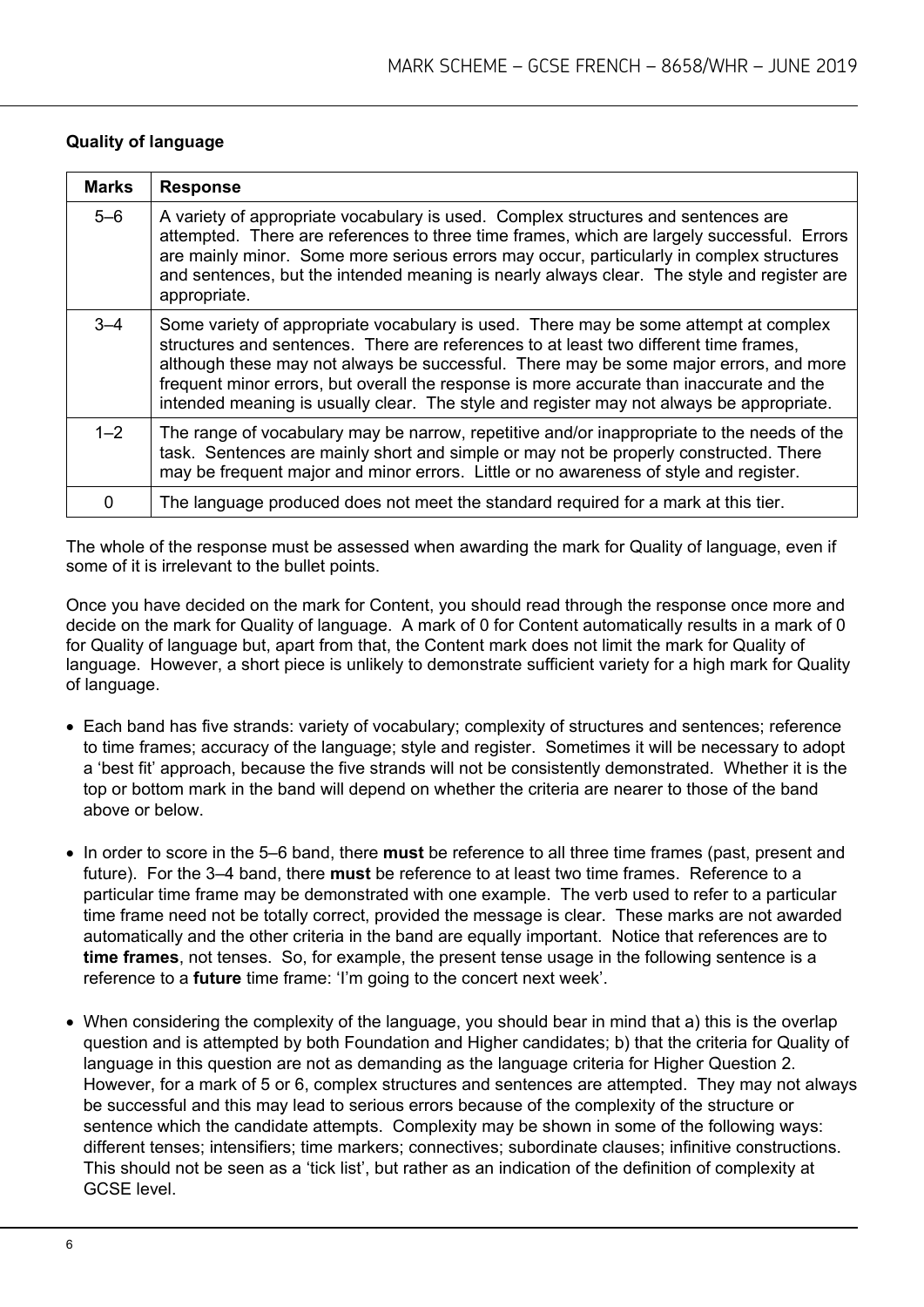- The setting and bullet points are likely to mean that the style and register of the writing will be appropriate. If informal address is used when the task is in a formal setting, or vice versa, there is no need to penalise the candidate merely for that. It may, however, be a contributory factor in the award of the overall mark if there are other weaknesses.
- There is no requirement for candidates to present their piece of writing in a particular way because of the context, eg a blog or email does not need to look like a blog or email. It is the content which is to be marked.

# **Higher Question 2**

15 marks for Content + 12 marks for Range of language + 5 marks for Accuracy (32 marks in total).

Candidates write approximately 150 words in total about two different bullet points. Both bullet points must be covered, but **there is no need for equal coverage of the bullets**.

When deciding a particular mark, it is advisable to identify the band of marks first, and then decide whether you are tempted by the band above or the band below. This will enable you to award an appropriate mark within a mark range.

The question is marked for Content, for Range of language and for Accuracy, according to the following criteria:

#### **Content**

| <b>Marks</b> | <b>Response</b>                                                                                                                                                                                         |
|--------------|---------------------------------------------------------------------------------------------------------------------------------------------------------------------------------------------------------|
| $13 - 15$    | An excellent response which is fully relevant and detailed, conveying a lot of information.<br>Communication is clear with little or no ambiguity. Opinions are expressed and justified.                |
| $10 - 12$    | A very good response which is almost always relevant and which conveys a lot of<br>information. Communication is mostly clear but there are a few ambiguities. Opinions are<br>expressed and justified. |
| $7 - 9$      | A good response which is generally relevant with quite a lot of information conveyed.<br>Communication is usually clear but there are some ambiguities. Opinions are expressed<br>and may be justified. |
| $4 - 6$      | A reasonable response with some relevant information conveyed. Communication is<br>sometimes clear but there may be instances where messages break down. An opinion is<br>expressed.                    |
| $1 - 3$      | A basic response which conveys a limited amount of relevant information. Communication<br>may not be clear and there are instances where messages break down. An opinion may<br>be expressed.           |
| $\Omega$     | The content does not meet the standard required for a mark at this tier.                                                                                                                                |

The candidate's response must be relevant to the bullet points. Any information which cannot be deemed relevant must be ignored when awarding the mark for Content. However, as the bullet points are much more open-ended, there is scope for candidates to include information which is still relevant but not in direct response to a bullet point. For example, when addressing a bullet point requiring a response about a memorable holiday, candidates may refer to where they might go on a future holiday. Any information which cannot be deemed at all relevant must be ignored when awarding the mark for Content.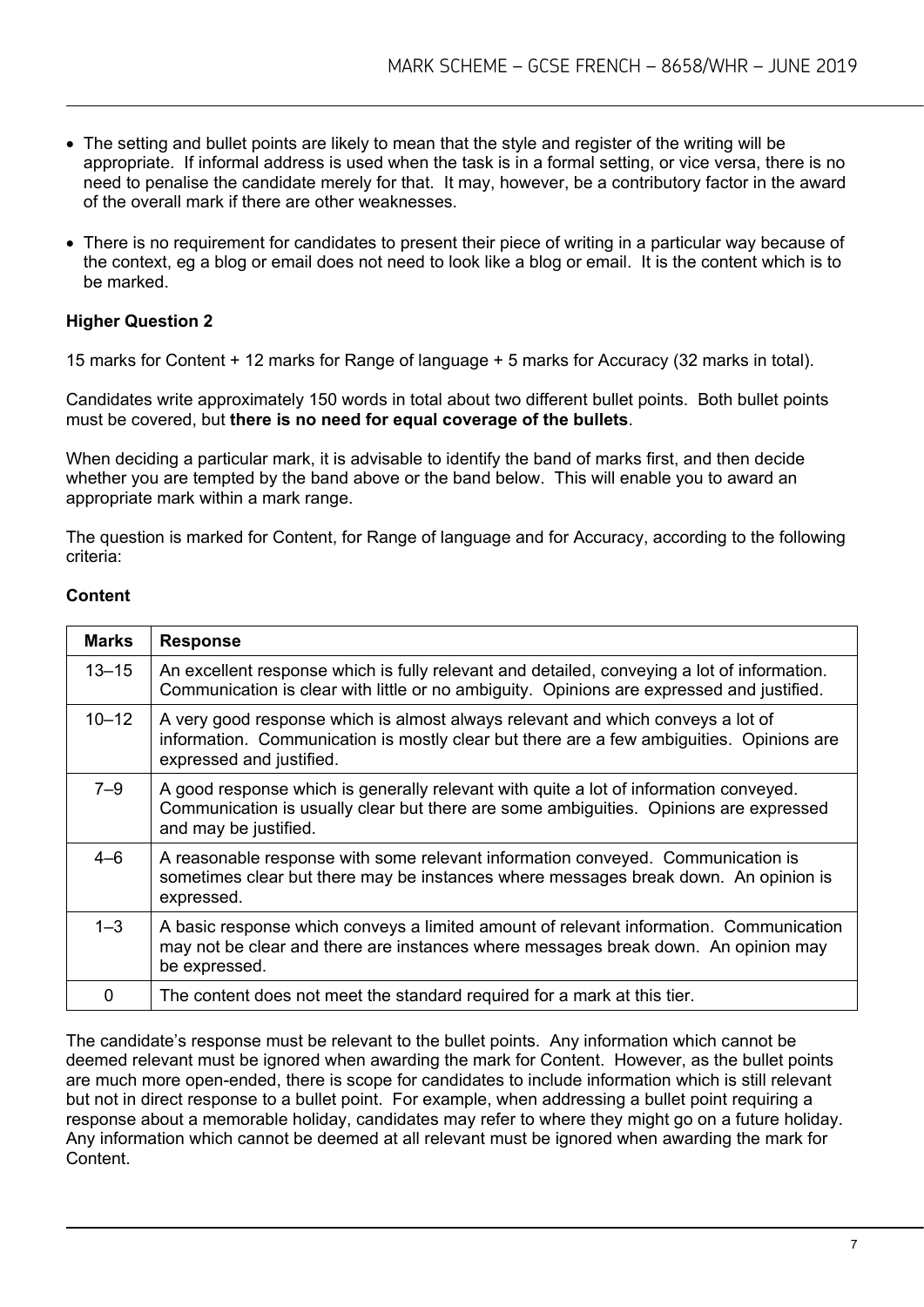As with the overlap question, you must accept, as an accomplishment of the task, any plausible response to a bullet point, even if an element such as time or place are missing.

- In order to score a mark of 13 or more for Content, both bullet points must be covered. However, there is no requirement for an equal coverage of both bullet points.
- A candidate who conveys information in relation to one bullet point only can score a maximum of 12 marks for Content.
- Provided at least some coverage of both bullet points is evident, candidates will have access to full marks where the other criteria are met.
- The bands refer to the amount of information that is conveyed, as follows:

13–15: a lot  $10-12$ : a lot 7–9: quite a lot 4–6: some 1–3: a limited amount

All of these have to be considered with reference to the recommended number of words which is approximately 150. In other words, a candidate who writes approximately 150 words, clearly understandable and relevant to both bullet points, will be able to achieve 15 marks provided the other criteria are met. Conversely, a candidate may write much more than 150 words, but the language is so inaccurate that only a limited amount of information is conveyed successfully. If a candidate writes considerably fewer than 150 words, 'a lot of information' will not be conveyed.

• The candidate must give and justify opinions in order to have access to certain marks, as follows:

10–15: at least two opinions are expressed and justified

- 7–9: at least two opinions are expressed
- 4–6: at least one opinion is expressed

This is not an automatic mark and the other criteria within a particular band must be met. If there is no opinion, the maximum mark is 3. Any opinion may be expressed simply, for example: 'I like going shopping'. Any positive or negative adjective ('interesting'; 'boring', etc) is classed as an opinion or a justification of an opinion. A neutral or descriptive adjective is only classed as an opinion or a justification if it is preceded by something like 'I think that'. For example: 'I think that my town is big' (opinion); or a neutral adjective can be given as a justification of an opinion: 'I like my town because it is big' (opinion + justification).

• Once the correct band has been decided upon, the middle mark in the band will be given to a candidate whose writing fits the band well. If the band above was a consideration, then award the higher of the three marks; if the band below was a consideration, then award the lower of the three marks.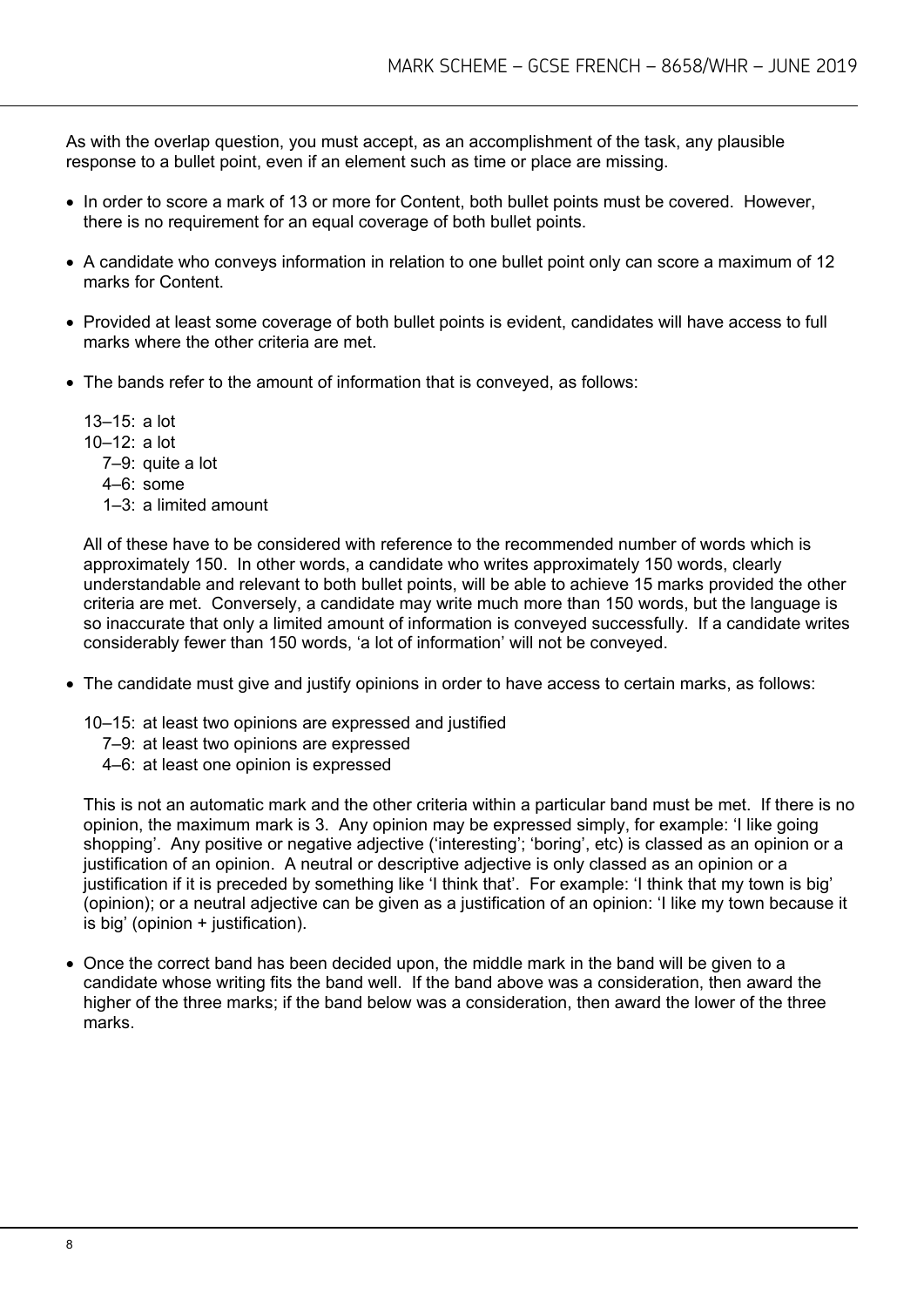# **Range of language**

| <b>Marks</b> | <b>Response</b>                                                                                                                                                                                                                                            |
|--------------|------------------------------------------------------------------------------------------------------------------------------------------------------------------------------------------------------------------------------------------------------------|
| $10 - 12$    | Very good variety of appropriate vocabulary and structures. More complex sentences are<br>handled with confidence, producing a fluent piece of coherent writing. The style and<br>register are appropriate.                                                |
| $7 - 9$      | Good variety of appropriate vocabulary and structures. More complex sentences are<br>regularly attempted and are mostly successful, producing a mainly fluent piece of coherent<br>writing with occasional lapses. The style and register are appropriate. |
| $4 - 6$      | Some variety of appropriate vocabulary and structures. Longer sentences are attempted,<br>using appropriate linking words, often successfully. The style and register may not always<br>be appropriate.                                                    |
| $1 - 3$      | Little variety of appropriate vocabulary. Structures are likely to be short and simple. Little<br>or no awareness of style and register.                                                                                                                   |
| $\Omega$     | The range of language produced does not meet the standard required for a mark at this<br>tier.                                                                                                                                                             |

The whole of the response must be assessed when awarding the mark for Range of language, even if some of it is irrelevant to the bullet points.

Once you have decided on the mark for Content, you should read through the response once more and decide on the mark for Range of language and for Accuracy. A mark of 0 for Content automatically results in a mark of 0 for Range of language but, apart from that, the Content mark does not limit the Range of language mark. However, a short piece is unlikely to show sufficient variety for a high mark for Range of language.

- Each band has five strands: variety of vocabulary; variety of structures; complexity of sentences; fluency of the writing; style and register. For a mark of 12, there will be good evidence that the criteria for all five strands have been met comfortably. Sometimes it will be necessary to adopt a 'best fit' approach, because the five strands will not be consistently demonstrated. Once the correct band has been decided upon, the middle mark in the band will be given to a candidate whose writing fits the band well. If the band above was a consideration, then award the higher of the three marks; if the band below was a consideration, then award the lower of the three marks.
- There must be more complex sentences for the candidate to score 7 marks or more. For a mark in the 10–12 band, the complex sentences are produced confidently, with few errors in structure; for a mark in the 7–9 band, the attempts at complex sentences are **mostly** successful. Complex sentences may be formed in some of the following ways across the languages: use of subordinate clauses; use of relative clauses; use of infinitive constructions; the use of object pronouns within a sentence to lend greater fluency. This should not be seen as a 'tick list', but rather as an indication of the definition of complexity at GCSE level.
- The setting and bullet points are likely to mean that the style and register of the writing will be appropriate. If informal address is used when the task is in a formal setting, or vice versa, there is no need to penalise the candidate merely for that. It may, however, be a contributory factor in the award of the overall mark if there are other weaknesses.
- There is no requirement for candidates to present their piece of writing in a particular way because of the context, eg a blog or email does not need to look like a blog or email. It is the content which is to be marked.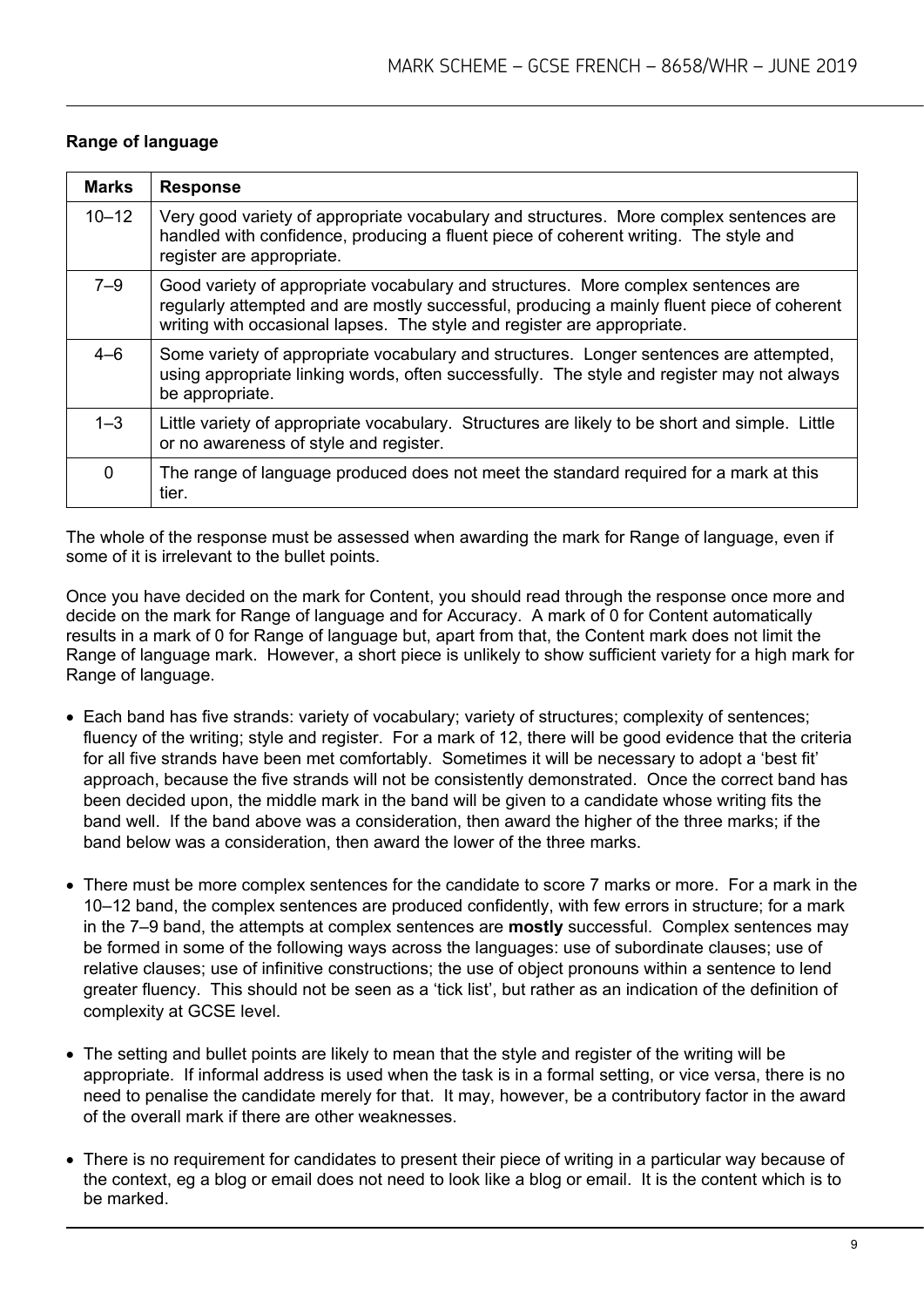# **Accuracy**

| <b>Marks</b> | <b>Response</b>                                                                                                                                                                |  |  |
|--------------|--------------------------------------------------------------------------------------------------------------------------------------------------------------------------------|--|--|
| 5            | Accurate, although there may be a few errors, especially in attempts at more complex<br>structures. Verbs and tense formations are secure.                                     |  |  |
| 4            | Generally accurate. Some minor errors. Occasional major errors, usually in attempts at<br>more complex structures. Verbs and tense formations are nearly always correct.       |  |  |
| 3            | Reasonable accurate. There are likely to be minor errors and there may be some major<br>errors, not only in complex structures. Verb and tense formations are usually correct. |  |  |
| 2            | More accurate than inaccurate. The intended meaning is generally clear. Verb and tense<br>formations are sometimes correct.                                                    |  |  |
| 1            | There may be major errors and frequent minor ones, and the intended meaning is not<br>always clear. There is only limited success with verb and tense formations.              |  |  |
| 0            | The accuracy does not meet the standard required for a mark at this tier.                                                                                                      |  |  |

The whole of the response must be assessed when awarding the mark for Accuracy, even if some of it is irrelevant to the bullet points.

A mark of 0 for Content automatically results in a mark of 0 for Accuracy but, apart from that, the Content mark does not limit the Accuracy mark. However, a short piece is unlikely to show sufficient evidence for a very high mark for Accuracy.

- For the award of 5 marks, the writing need not be perfectly accurate. There may be errors in attempts at more complex language and the occasional minor error, but these will be infrequent. A minor error is one which has no bearing on communication (for example, incorrect gender), whereas a major error is one where communication is affected.
- For a piece of writing that contains a good number of errors, a useful starting point will be to decide whether overall it is more accurate than inaccurate. If it is, then the **minimum** mark will be 2.
- A major consideration in awarding marks for Accuracy is correctly formed verbs and tense formations. All verbs and tense formations should be considered here but as there are only two bullet points in this question, only two time frames will be elicited. While some candidates will develop their ideas and, in doing so, use a third time frame and different tenses, there is not the same requirement as there is in Foundation Question 4/Higher Question 1 to refer to all three time frames.

# **Higher Question 3**

6 marks for Conveying key messages + 6 marks for Application of grammatical knowledge of language and structures (12 marks in total).

Candidates translate into the target language a passage in English, totalling at least 50 words. The translation is marked for Conveying key messages and for Application of grammatical knowledge of language and structures, according to the following criteria: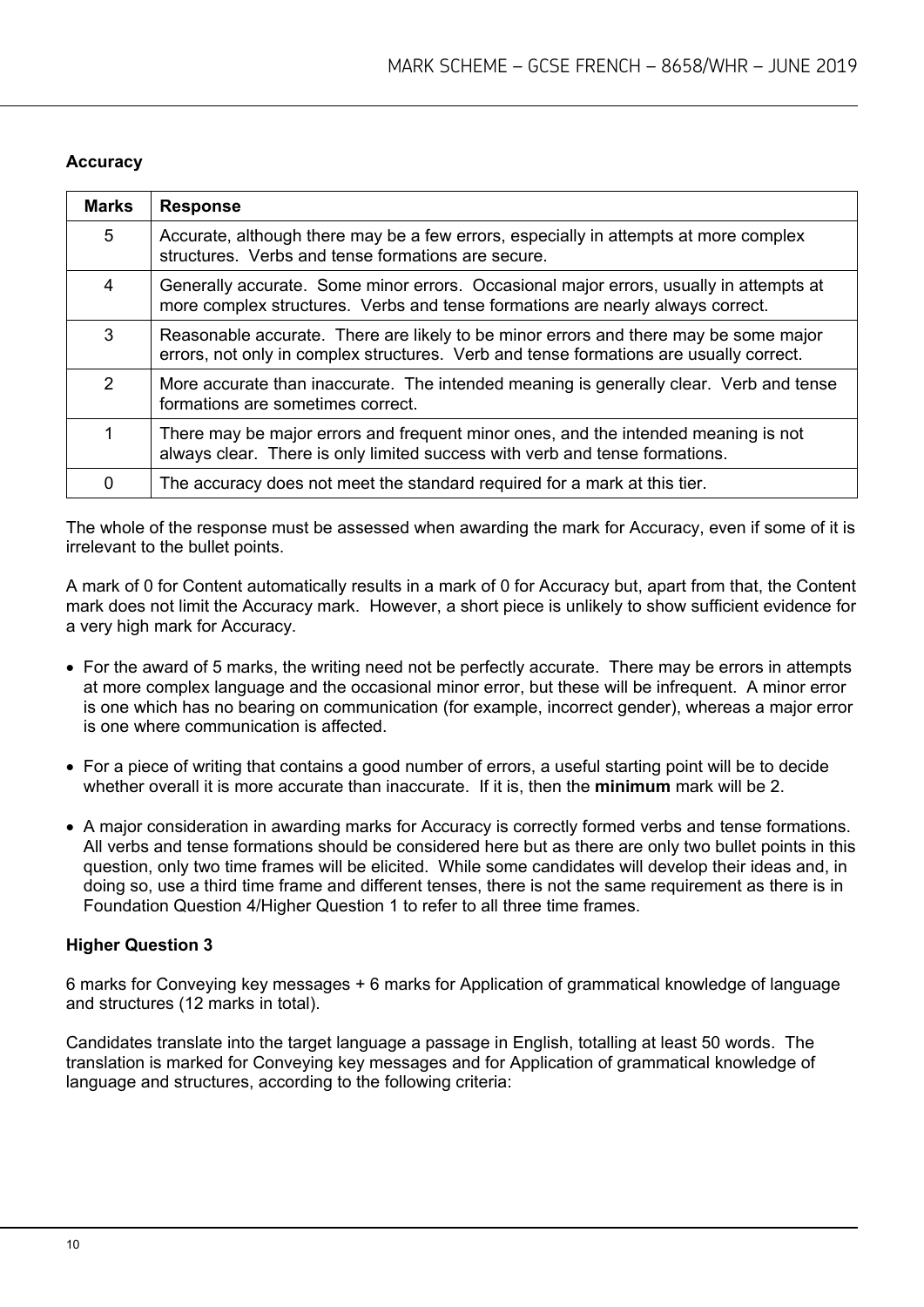# **Conveying key messages**

| <b>Marks</b> | <b>Responses</b>                                                             |  |
|--------------|------------------------------------------------------------------------------|--|
| 6            | All key messages are conveyed.                                               |  |
| 5            | Nearly all key messages are conveyed.                                        |  |
| 4            | Most key messages are conveyed.                                              |  |
| 3            | Some key messages are conveyed.                                              |  |
| 2            | Few key messages are conveyed.                                               |  |
| 1            | Very few key messages are conveyed.                                          |  |
|              | The content does not meet the<br>standard required for Level 1 at this tier. |  |

The translation is divided into 13 key messages. A tick will be awarded for each key message that is communicated, despite any minor inaccuracies. The total number of ticks awarded equates to a mark according to this table.

| <b>Total ticks</b> | <b>Mark</b> |
|--------------------|-------------|
| 13                 | 6           |
| 11/12              | 5           |
| 8/9/10             |             |
| 5/6/7              | 3           |
| 3/4                | 2           |
| 1/2                |             |
|                    |             |

When deciding on whether a key message is conveyed, you should ask yourself the question: 'Would a native speaker understand the target language version without reference to the original English?' If the answer is 'yes', award a tick.

#### **Application of grammatical knowledge of language and structures**

| <b>Marks</b>   | <b>Response</b>                                                                     |
|----------------|-------------------------------------------------------------------------------------|
| 6              | Excellent knowledge of vocabulary and structures; virtually faultless.              |
| 5              | Very good knowledge of vocabulary and structures; highly accurate.                  |
| $\overline{4}$ | Good knowledge of vocabulary and structures; generally accurate.                    |
| 3              | Reasonable knowledge of vocabulary and structures; more accurate than inaccurate.   |
| $\overline{2}$ | Limited knowledge of vocabulary and structures; generally inaccurate.               |
| 1              | Very limited knowledge of vocabulary and structures; highly inaccurate.             |
| 0              | The language produced does not meet the standard required for Level 1 at this tier. |

Once you have decided on the mark for Conveying key messages, you should read through the translation once more and decide on the mark for Application of grammatical knowledge of language and structures.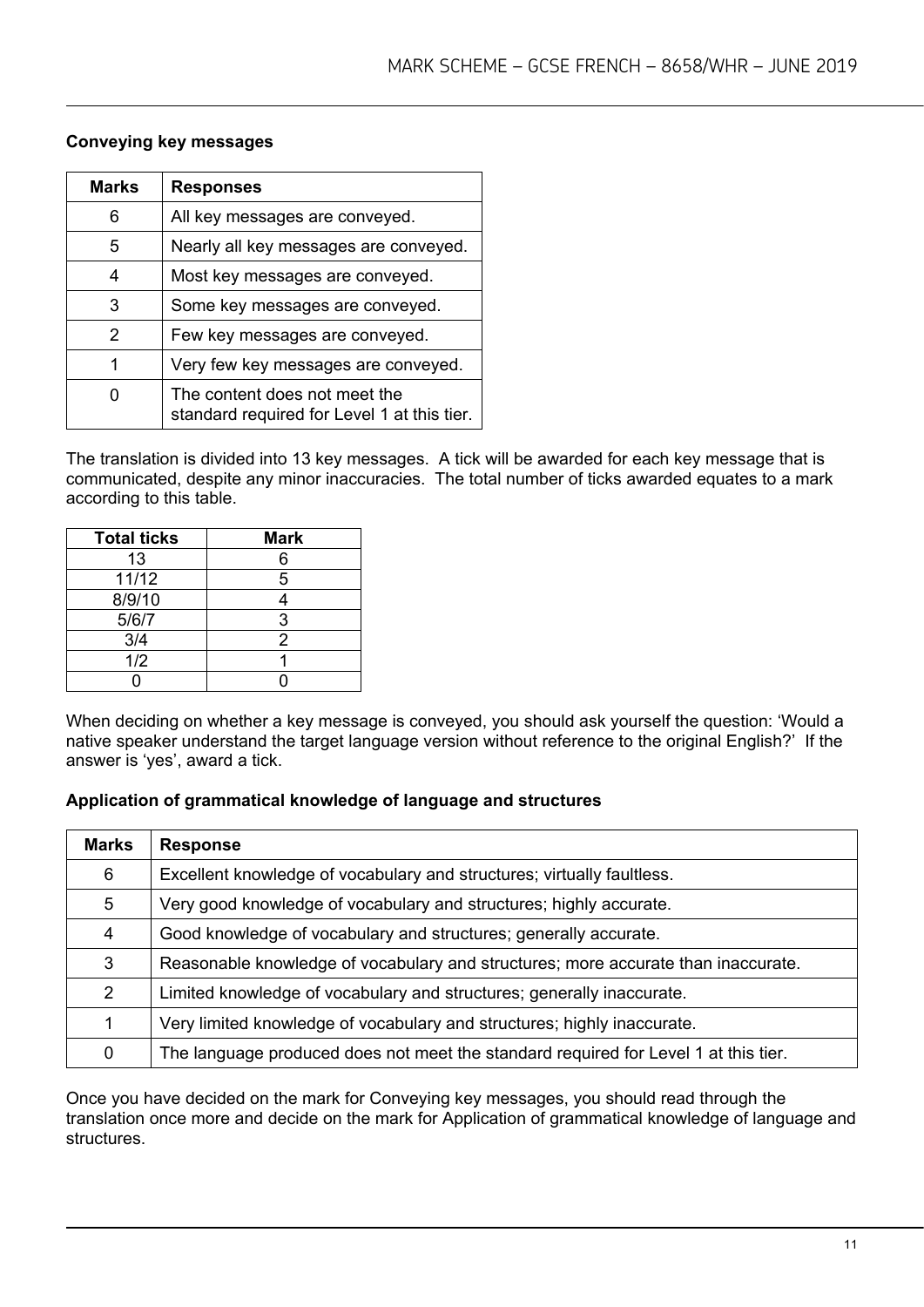- This mark is not limited by the Conveying key messages mark, unless the mark for Conveying key messages is 0, in which case the mark for Application of grammatical knowledge of language and structures must also be 0.
- There is no direct correlation between the two marks, but your first thought should be to see if the same mark is appropriate. For example, a candidate may have been given 5 ticks and you have awarded a mark of 3 for Conveying key messages. You may have had to hesitate when deciding on one of the ticks but gave the benefit of the doubt. This may then encourage you to consider a mark of 2, rather than 3, for Application of grammatical knowledge of language and structures.
- If a candidate leaves gaps, you must assume that any attempt would have been highly inaccurate and award a mark accordingly. Not to do so will penalise unfairly those candidates who make an attempt but commit serious errors in so doing.
- Perfection is not required for full marks. For example, occasional missing accents and minor spelling errors do not preclude a top band mark. However, if there are numerous minor errors and incorrect use of accents which change the meaning of a word, this is likely to have an impact on the mark for Application of grammatical knowledge of language and structures.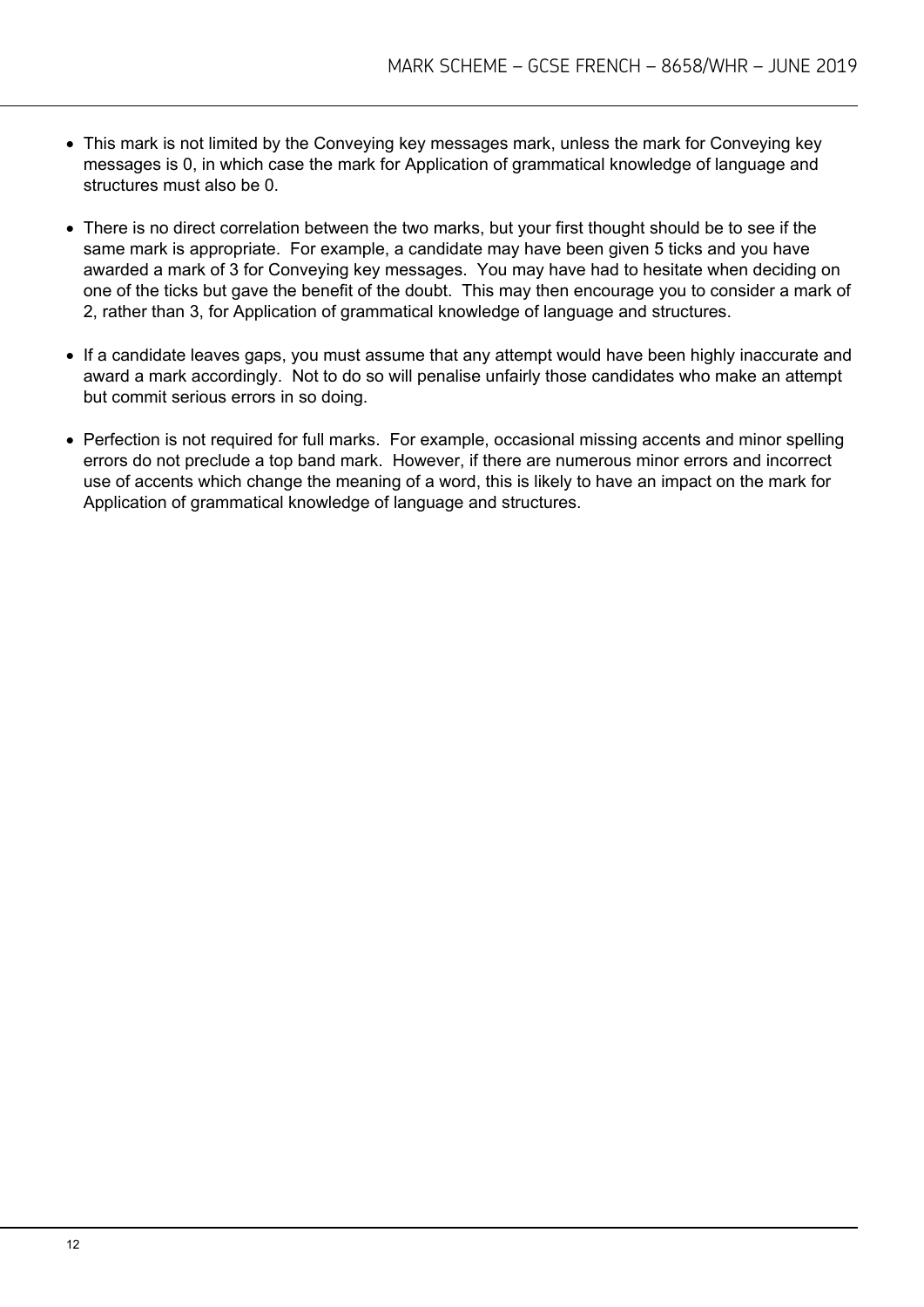# **Appendix 1**

#### **Notes on the use of language**

The following notes are a guide to the kind of language that may help to fulfil the criteria for higher bands of marks in the Quality of language and Range of language categories. They should **not** be seen as a checklist.

#### **Variety of vocabulary**

Consider particularly:

- use of synonyms, eg *je préfère* and *j'apprécie* rather than just *j'aime, on peut trouver/voir/visiter* rather than just *il y a, chouette, génial, passionnant,* etc, rather than *super* etc.
- different persons of the verb.
- use of more sophisticated vocabulary though the emphasis is on avoiding a lot of conspicuous repetition.

#### **Variety of structures**

Consider, for example:

- use of infinitive constructions introduced by prepositions (*avant de, pour*), adjectives (*il est important/nécessaire de*), nouns (*j'ai l'intention de*) and after verbs (*je préfère aller, j'aime étudier* and the modal verbs *devoir, pouvoir, vouloir*)
- use of object pronouns
- use of disjunctive pronouns (*avec lui/elle, pour moi,* etc)
- use of indefinite pronouns/adjectives such as *quelque chose, quelqu'un, tout(e)(s),* etc
- use of connectives such as *non seulement ... mais aussi ..., d'une part ... d'autre part ..., à part, malgré.*
- use of adverbs and adverbial phrases such as *cependant, c'est pourquoi, par conséquent, par exemple, par contre, heureusement, malheureusement.*
- use of negatives (*ne*…*rien/personne/jamais, ni, non plus,* etc)
- use of *depuis* constructions and constructions such as *je viens de..*
- use of comparative expressions (*plus/moins/aussi…que)*
- use of demonstrative adjectives and pronouns (*ce, cette, ces, ce qui/que* etc)
- use of possessive pronouns (*à moi, le mien,* etc)
- use of *le* + superlative adjective (*le mieux, le plus important,* etc)
- use of complex sentences and a range of tenses

#### **Use of complex/longer sentences**

Consider:

- use of subordinate clauses introduced by eg *quand, où, parce que, alors que, puisque, étant donné que,* etc
- use of relative clauses introduced by *qui, que, dont, etc*
- use of the present subjunctive after verbs of wishing, command, request, emotion and after *pour que*  to express purpose

and, when considering use of longer sentences:

• use of co-ordinating conjunctions: *donc, ensuite, ou, puis, mais, alors.*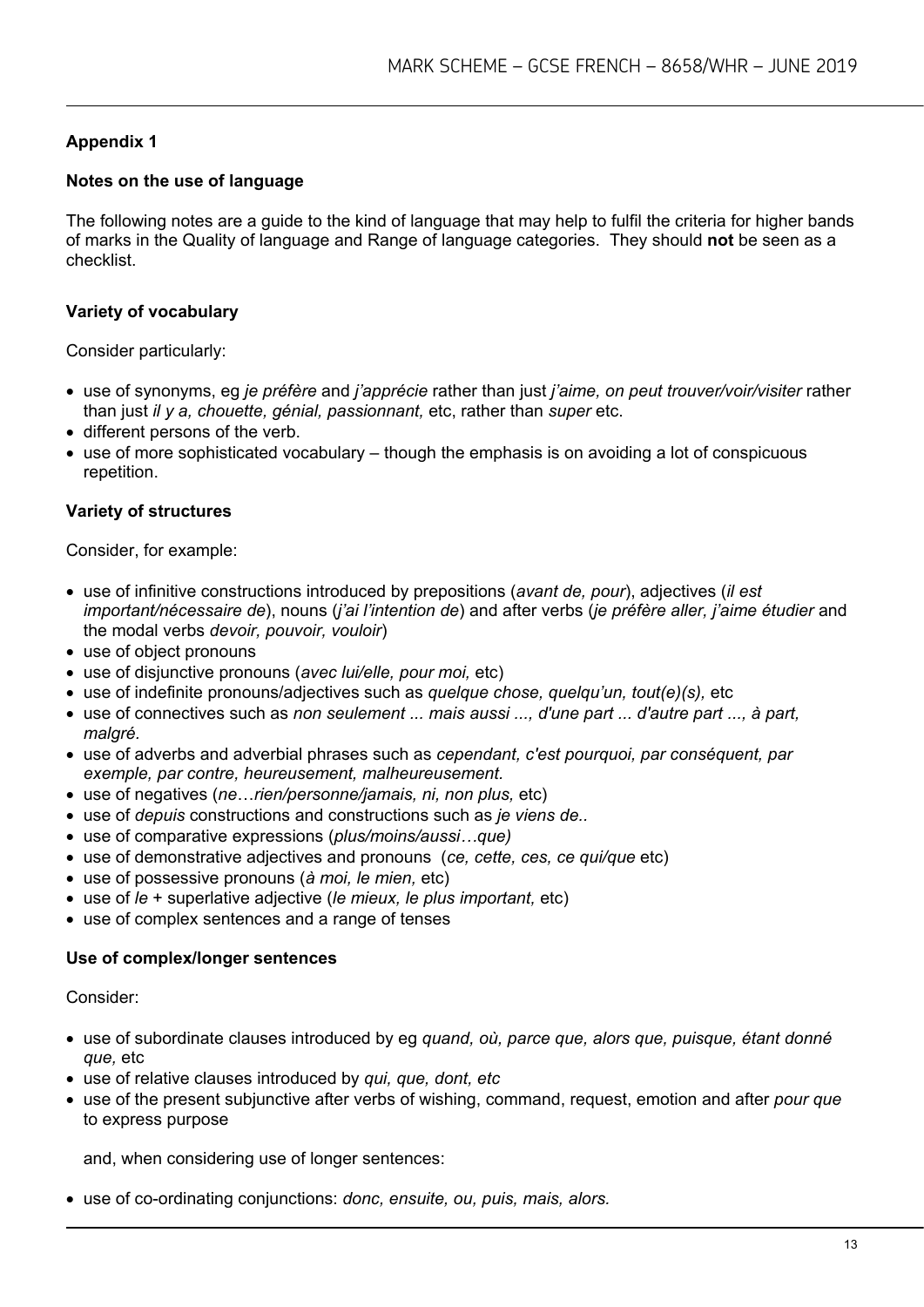#### **Use of time frames/tenses**

- The criteria for Quality of language in Foundation Question 4/Higher Question 1 include 'references to two/three time frames'. If a candidate refers to three time frames, it may well be through different tenses, but equally it could be through the present tense: *Je vais régulièrement au cinéma une fois par mois (*present*); Je vais à la piscine samedi prochain (*future*); Je viens d'arriver au centre commercial (*past*).*
- The criteria for Accuracy in Higher Question 2 refer to 'tense formations'. In this question, a candidate can impress by showing that he/she can use a good range of tenses, thereby adding to the range and complexity of language.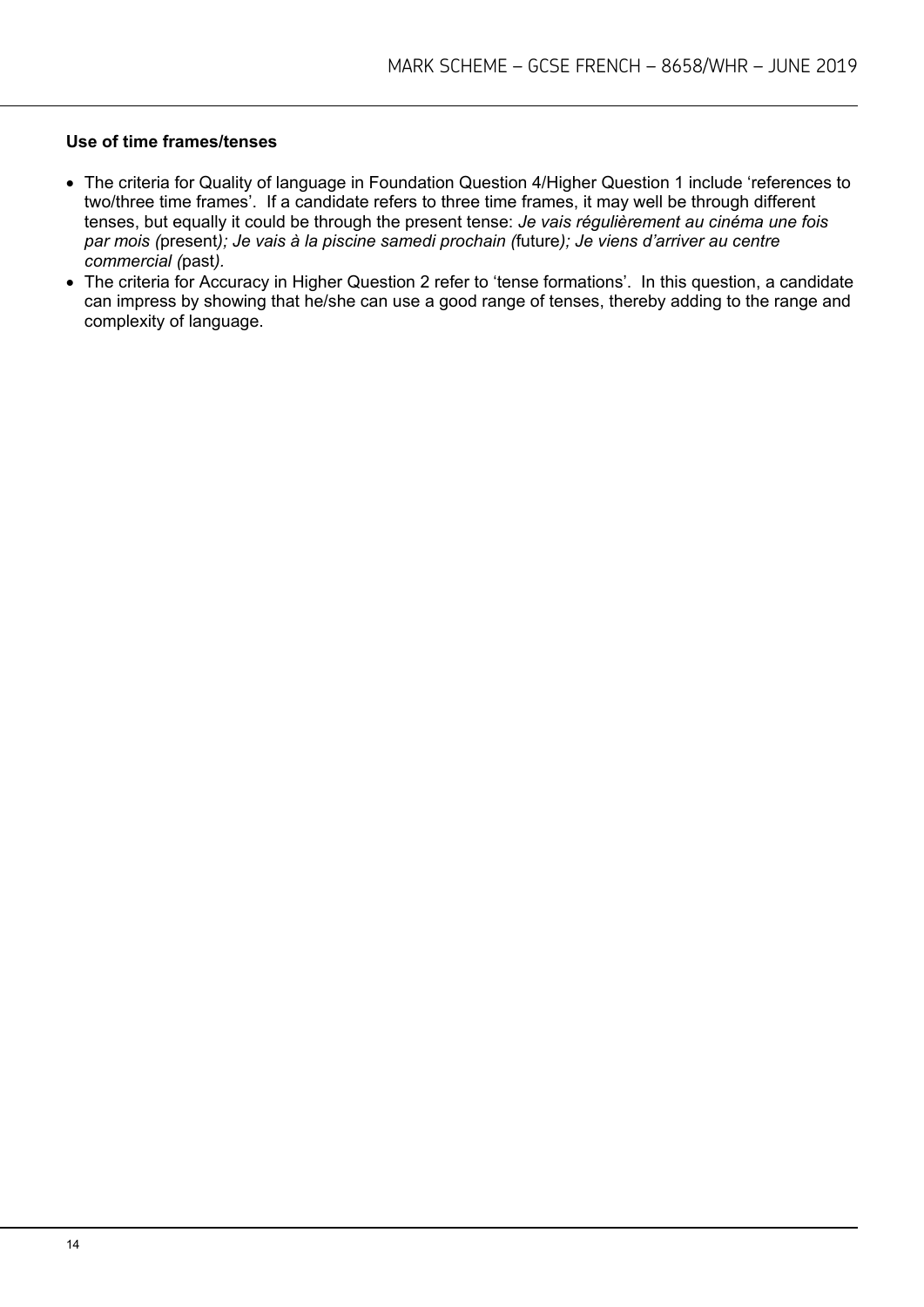# **Appendix 2**

# **A glossary of terms used in the Writing assessment criteria**

NB This alphabetical list corresponds to all questions on both Foundation and Higher papers.

| ambiguity              | A problem with immediate communication caused by grammatical<br>inaccuracy or a contradiction (eg 'I love it because it's boring').                                                                                                                                                   |
|------------------------|---------------------------------------------------------------------------------------------------------------------------------------------------------------------------------------------------------------------------------------------------------------------------------------|
| appropriate            | Language which is suitable for the requirements of the task.                                                                                                                                                                                                                          |
| coherent               | Language which is easy to follow with a logical sequencing of ideas. See<br>'fluent'.                                                                                                                                                                                                 |
| complex sentences      | Sentences which contain a subordinate clause or clauses.<br>See Appendix 1 for examples.                                                                                                                                                                                              |
| complex structures     | See Appendix 1 for examples.                                                                                                                                                                                                                                                          |
| confidence             | Accurate use of language.                                                                                                                                                                                                                                                             |
| delay in communication | A problem with immediate communication caused by grammatical or<br>lexical inaccuracy.                                                                                                                                                                                                |
| fluent                 | Language which is easy to follow with a logical sequencing of ideas. See<br>'coherent'.                                                                                                                                                                                               |
| grammatical structures | Structures which are listed in the specification.                                                                                                                                                                                                                                     |
| justified              | The reason for holding a stated opinion.                                                                                                                                                                                                                                              |
| key messages           | With reference to the translation questions on both papers, these are the<br>key messages as identified in the mark scheme.                                                                                                                                                           |
| lapses                 | A problem with communication caused by grammatical inaccuracy                                                                                                                                                                                                                         |
| linking words          | Words such as parce que, mais, used to create longer sentences.                                                                                                                                                                                                                       |
| longer sentences       | These may be complex, with more difficult subordinations, or more simple<br>through the use of linking words such as car, mais.                                                                                                                                                       |
| major errors           | Errors which impair communication.                                                                                                                                                                                                                                                    |
| minor errors           | Errors which do not have a bearing on communication.                                                                                                                                                                                                                                  |
| opinions               | A positive/negative verb or adjective used to give an opinion; or a neutral<br>adjective, such as 'big', preceded by something like 'I think that'. For<br>example 'I think that my bedroom is very small'.                                                                           |
| secure                 | Accurate.                                                                                                                                                                                                                                                                             |
| structures             | See 'grammatical structures'.                                                                                                                                                                                                                                                         |
| style and register     | The style of writing. Usually this will be determined by the nature of the<br>task, requiring informal or formal register.                                                                                                                                                            |
| time frames            | The use of tenses, with or without time markers, which refer to past,<br>present or future events. A present tense may be a future or past time<br>frame, eg Le week-end prochain je vais au cinéma (future time frame);<br>J'apprends le français depuis cinq ans (past time frame). |
| variety                | Use of different verbs' nouns and adjectives which avoid a lot of<br>conspicuous repetition.                                                                                                                                                                                          |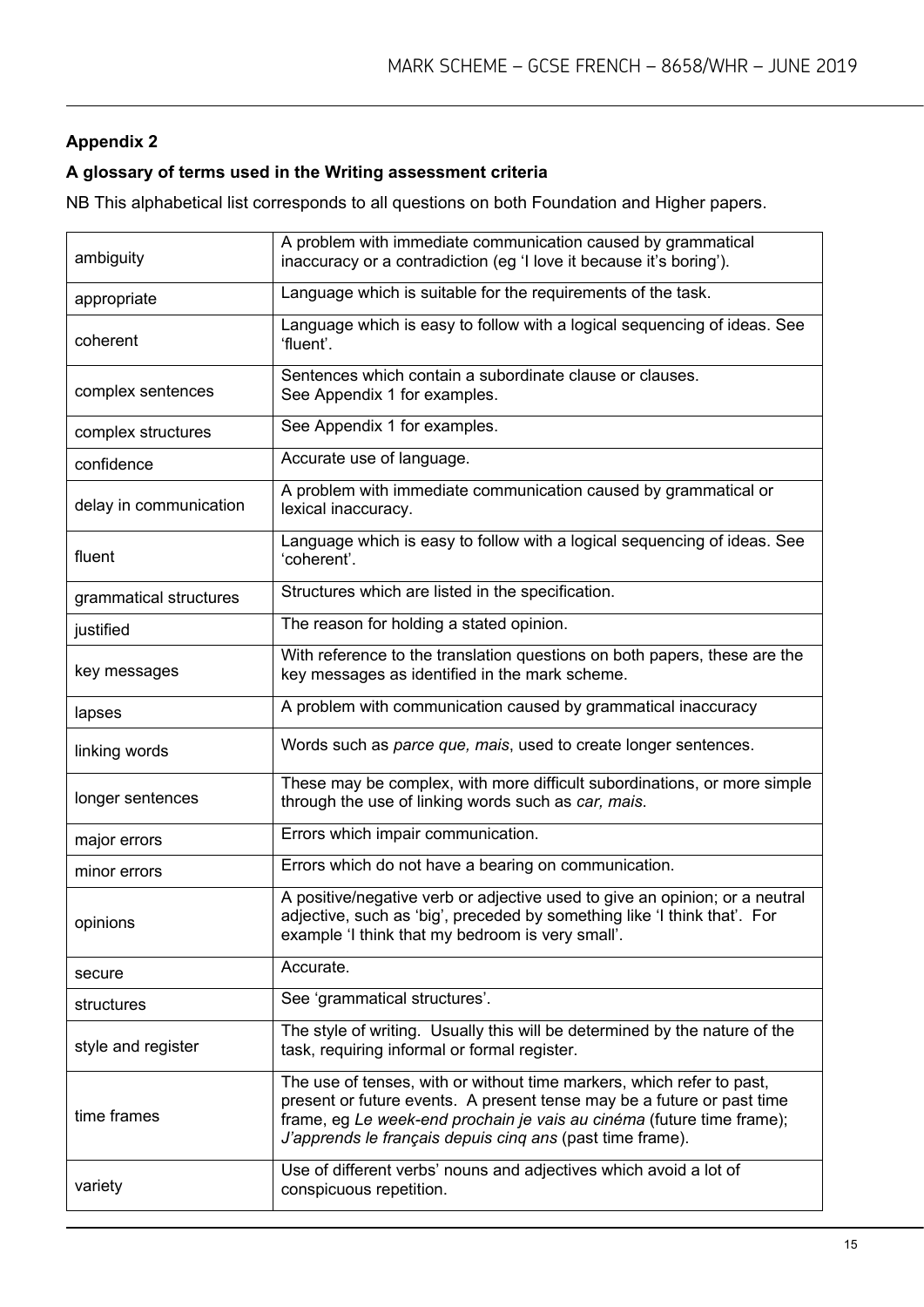#### **Part 2 – Marking guidance for June 2019 series**

#### **Question 01**

For this question, there are four compulsory bullet points which are assessed for Content (10 marks) and Quality of language (6 marks), as specified in the criteria below. The maximum mark is 16. The student is expected to produce approximately 90 words for this task. The number of words is approximate and you must mark all work produced by the student.

**[16 marks]**

#### **Content**

| Level         | <b>Marks</b> | <b>Response</b>                                                                                                                                                                                                                      |
|---------------|--------------|--------------------------------------------------------------------------------------------------------------------------------------------------------------------------------------------------------------------------------------|
| 5             | $9 - 10$     | A very good response covering all aspects of the task. Communication is clear<br>and a lot of information is conveyed. Opinions are expressed.                                                                                       |
| 4             | $7 - 8$      | A good response covering all aspects of the task. Communication is mostly<br>clear but perhaps with occasional lapses. Quite a lot of information is<br>conveyed. Opinions are expressed.                                            |
| 3             | $5 - 6$      | A reasonable response covering almost all aspects of the task.<br>Communication is generally clear but there are likely to be lapses. Some<br>information is conveyed. An opinion is expressed.                                      |
| $\mathcal{P}$ | $3 - 4$      | A basic response covering some aspects of the task. Communication is<br>sometimes clear but there are instances where messages break down. Little<br>information is conveyed. An opinion is expressed.                               |
| 1             | $1 - 2$      | A limited response covering some aspects of the task. Communication is often<br>not clear and there may be frequent instances where messages break down.<br>Very little information is conveyed. There may be no opinions expressed. |
| U             | 0            | The content does not meet the standard required for Level 1 at this tier.                                                                                                                                                            |

#### **Notes**

There may be some imbalance in the coverage of the four compulsory bullet points but, provided at least some coverage of all bullet points is evident, students will have access to full marks where the other criteria are met.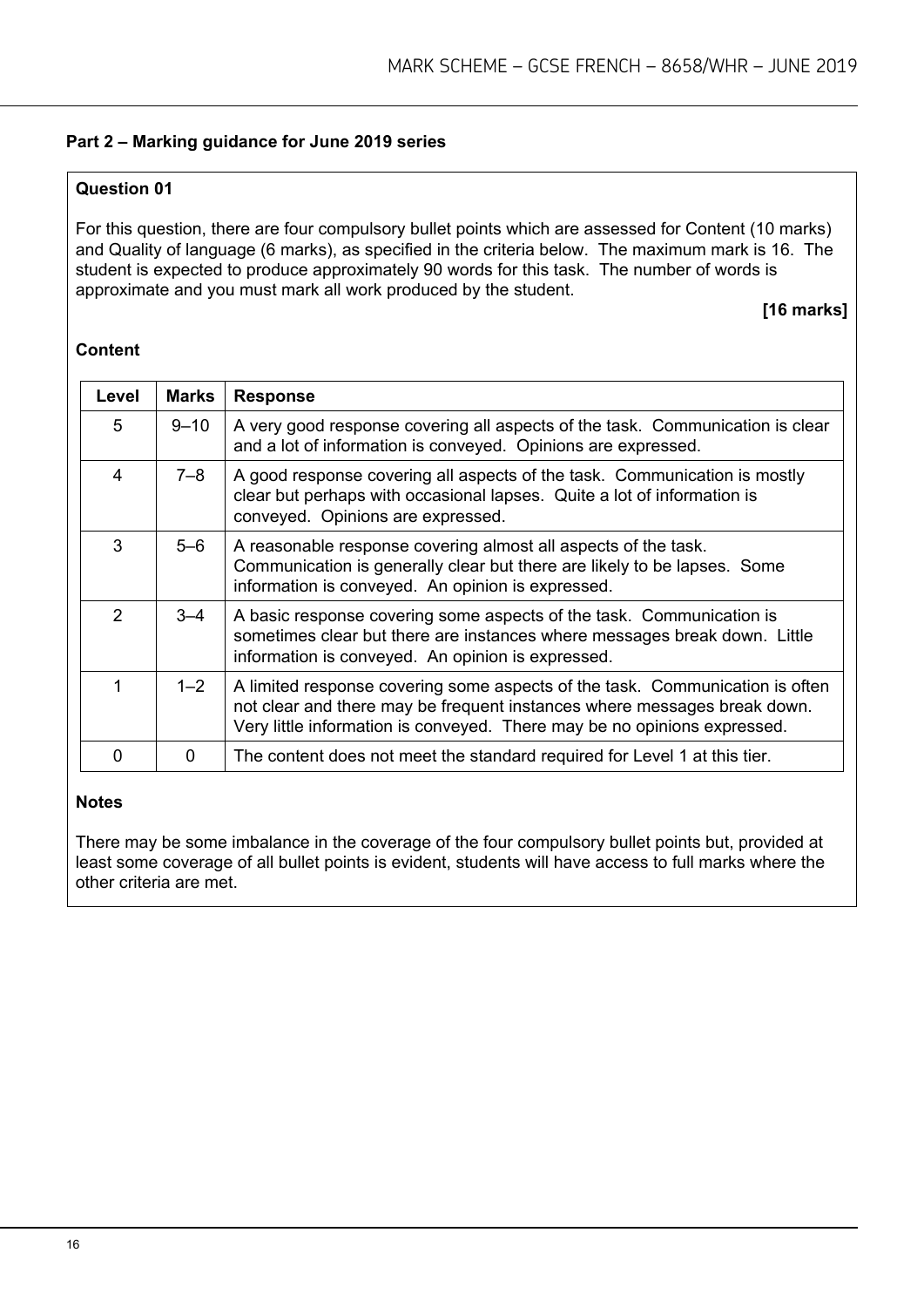| <b>Quality of language</b> |              |                                                                                                                                                                                                                                                                                                                                                                                                                                                                   |
|----------------------------|--------------|-------------------------------------------------------------------------------------------------------------------------------------------------------------------------------------------------------------------------------------------------------------------------------------------------------------------------------------------------------------------------------------------------------------------------------------------------------------------|
| Level                      | <b>Marks</b> | <b>Response</b>                                                                                                                                                                                                                                                                                                                                                                                                                                                   |
| 3                          | $5-6$        | A variety of appropriate vocabulary is used. Complex structures and sentences<br>are attempted. There are references to three time frames, which are largely<br>successful. Errors are mainly minor. Some more serious errors may occur,<br>particularly in complex structures and sentences, but the intended meaning is<br>nearly always clear. The style and register are appropriate.                                                                         |
| $\overline{2}$             | $3 - 4$      | Some variety of appropriate vocabulary is used. There may be some attempt<br>at complex structures and sentences. There are references to at least two<br>different time frames, although these may not always be successful. There<br>may be some major errors, and more frequent minor errors, but overall the<br>response is more accurate than inaccurate and the intended meaning is usually<br>clear. The style and register may not always be appropriate. |
| 1                          | $1 - 2$      | The range of vocabulary may be narrow, repetitive and/or inappropriate to the<br>needs of the task. Sentences are mainly short and simple or may not be<br>properly constructed. There may be frequent major and minor errors. Little or<br>no awareness of style and register.                                                                                                                                                                                   |
| $\Omega$                   | $\mathbf{0}$ | The language produced does not meet the standard required for Level 1 at this<br>tier.                                                                                                                                                                                                                                                                                                                                                                            |

# **Notes**

- (a) A major error is one which seriously affects communication.
- (b) A mark of zero for Content automatically results in a mark of zero for Quality of language. Apart from that, the Content mark does not limit the mark for Quality of language.

General rule for this question:

• the use of an infinitive in place of a finite verb **is acceptable** for conveying a message. It would not, however, count as a reference to a present/past/future event (ie no annotation of Pr/P/F).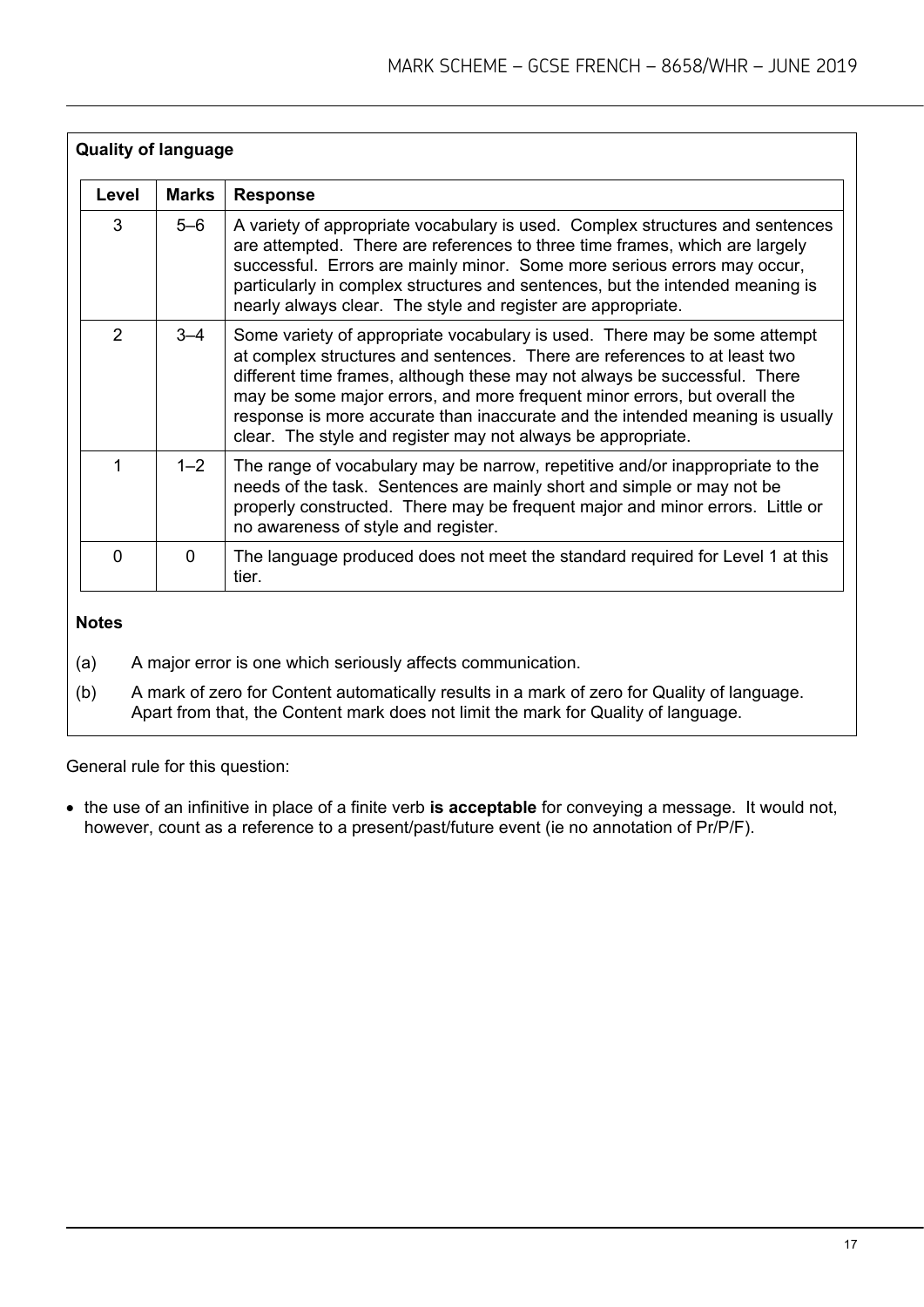| <b>Question 01.1 Content</b> |  |  |
|------------------------------|--|--|
|------------------------------|--|--|

| <b>Bullet</b>                   | <b>Comments</b>                                                                                                                                                 |
|---------------------------------|-----------------------------------------------------------------------------------------------------------------------------------------------------------------|
| • votre opinion du collège      | Accept one statement<br>Reject statements that do not express an<br>opinion. E.g mon college est grand t.c.                                                     |
| • vos devoirs                   | Accept one statement<br>Accept any reference to homework<br>Accept statements such as 'le soir, j'ai une<br>heure d'anglais'                                    |
| • vos activités hier au collège | Accept one statement<br>No reference to 'hier' is necessary<br>No reference to school is necessary<br>Accept any activity that could be undertaken<br>in school |
| • vos projets scolaires futurs. | Accept one statement<br>No direct reference to future is necessary<br>Accept any activity that could be undertaken<br>in school                                 |

#### **Question 01.2 Content**

| <b>Bullet</b>                                     | <b>Comments</b>                                                                                                                                                                                            |
|---------------------------------------------------|------------------------------------------------------------------------------------------------------------------------------------------------------------------------------------------------------------|
| • votre fête préférée                             | Accept one opinion<br>Accept references to birthday                                                                                                                                                        |
| • vos célébrations l'année dernière               | Accept one activity<br>No reference to celebration or last year is<br>necessary<br>Accept any activity                                                                                                     |
| • vos projets pour votre prochain<br>anniversaire | Accept one statement<br>No reference to birthday is necessary<br>Accept any activity                                                                                                                       |
| • votre opinion des festivals de<br>musique.      | Accept one opinion<br>Accept references to concerts<br>Accept reference to one festival/concert<br>Reject references to music in general as<br>fulfilling the task with no mention of<br>festival/concert. |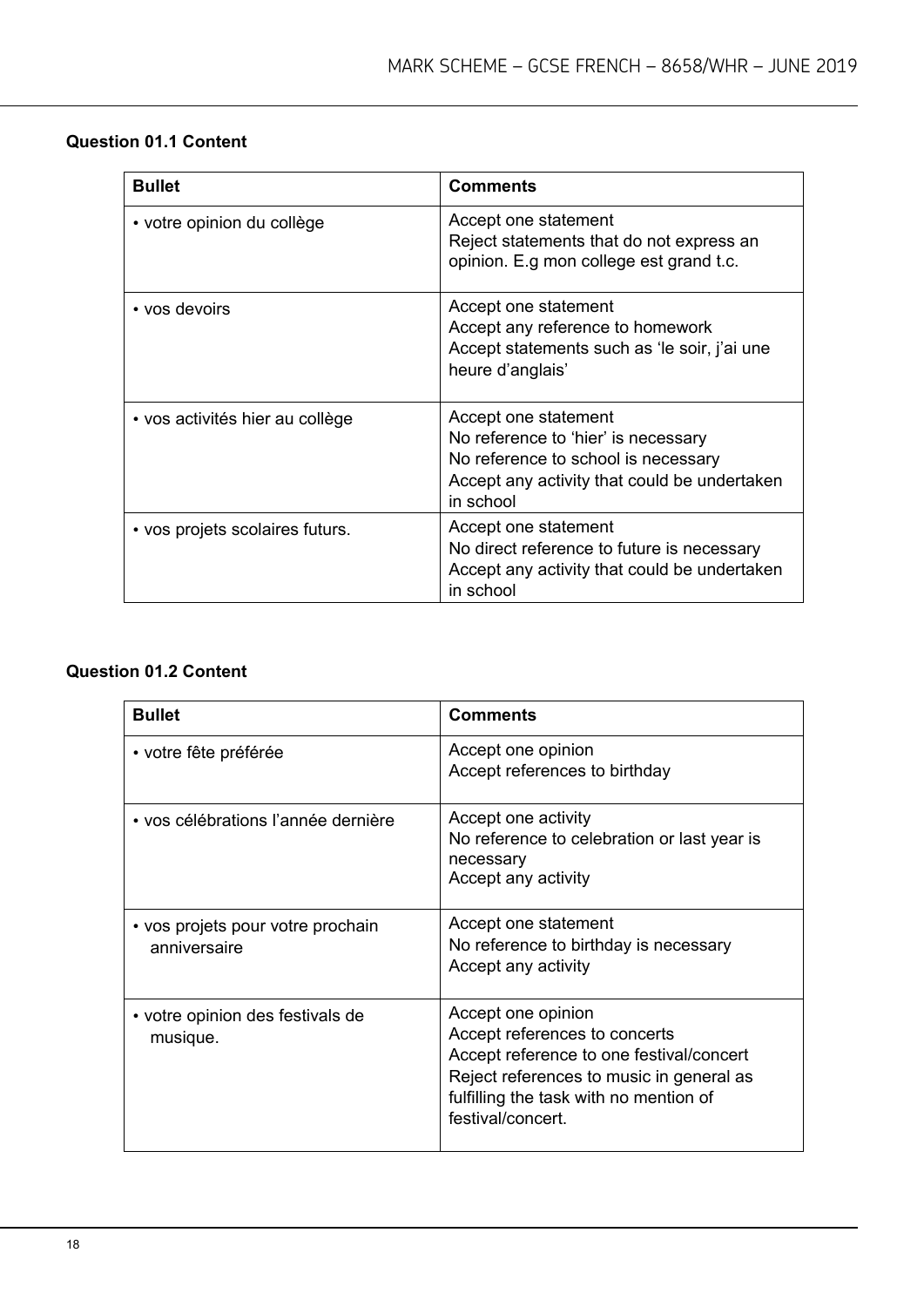The following indicative content is an example of the response that students may give to this question. It demonstrates a balanced coverage of the compulsory bullet points.

| <b>Either</b> | Question<br>01.1 | This is a possible response (indicative content):                                                                                                                                                                                                                                                                                                                                                                                                                                                                                                                                                                                    |
|---------------|------------------|--------------------------------------------------------------------------------------------------------------------------------------------------------------------------------------------------------------------------------------------------------------------------------------------------------------------------------------------------------------------------------------------------------------------------------------------------------------------------------------------------------------------------------------------------------------------------------------------------------------------------------------|
|               |                  | J'adore mon collège parce que les cours sont intéressants et j'ai beaucoup<br>d'amis. Pourtant quelquefois c'est ennuyeux surtout pendant la pause<br>déjeuner. Je n'aime pas les devoirs puisque je trouve qu'ils sont assez<br>difficiles. Hier j'ai étudié cinq matières. Malheureusement j'ai eu un cours de<br>géographie que je déteste. Pendant la récréation j'ai parlé avec mes<br>copains. L'année prochaine je voudrais continuer mes études au lycée. Je<br>pense que je vais étudier l'anglais, le français et l'histoire car ce sont mes<br>matières préférées. Après ça, je voudrais aller à l'université. (90 words) |
|               |                  | $[16$ marks]                                                                                                                                                                                                                                                                                                                                                                                                                                                                                                                                                                                                                         |
| or            | Question<br>01.2 | This is a possible response (indicative content):                                                                                                                                                                                                                                                                                                                                                                                                                                                                                                                                                                                    |
|               |                  | Ma fête préférée est Noël parce que toute la famille est ensemble et j'adore<br>donner et recevoir des cadeaux. L'année dernière mes grands-parents sont<br>venus nous voir. J'ai reçu une nouvelle tablette et de l'argent. Après avoir<br>mangé le grand repas de Noël, on a regardé un film comique dans le salon.<br>L'année prochaine pour mon anniversaire je crois que nous allons manger<br>dans un restaurant italien avec mon oncle et ma tante. Je pense que les<br>festivals de musique sont fantastiques car on peut voir beaucoup de groupes<br>différents. (90 words)                                                 |
|               |                  | $[16$ marks]                                                                                                                                                                                                                                                                                                                                                                                                                                                                                                                                                                                                                         |

However, there may be some imbalance in the coverage of the compulsory bullet points but, provided at least some coverage of all bullet points is evident, students will still have access to full marks where the other criteria are met.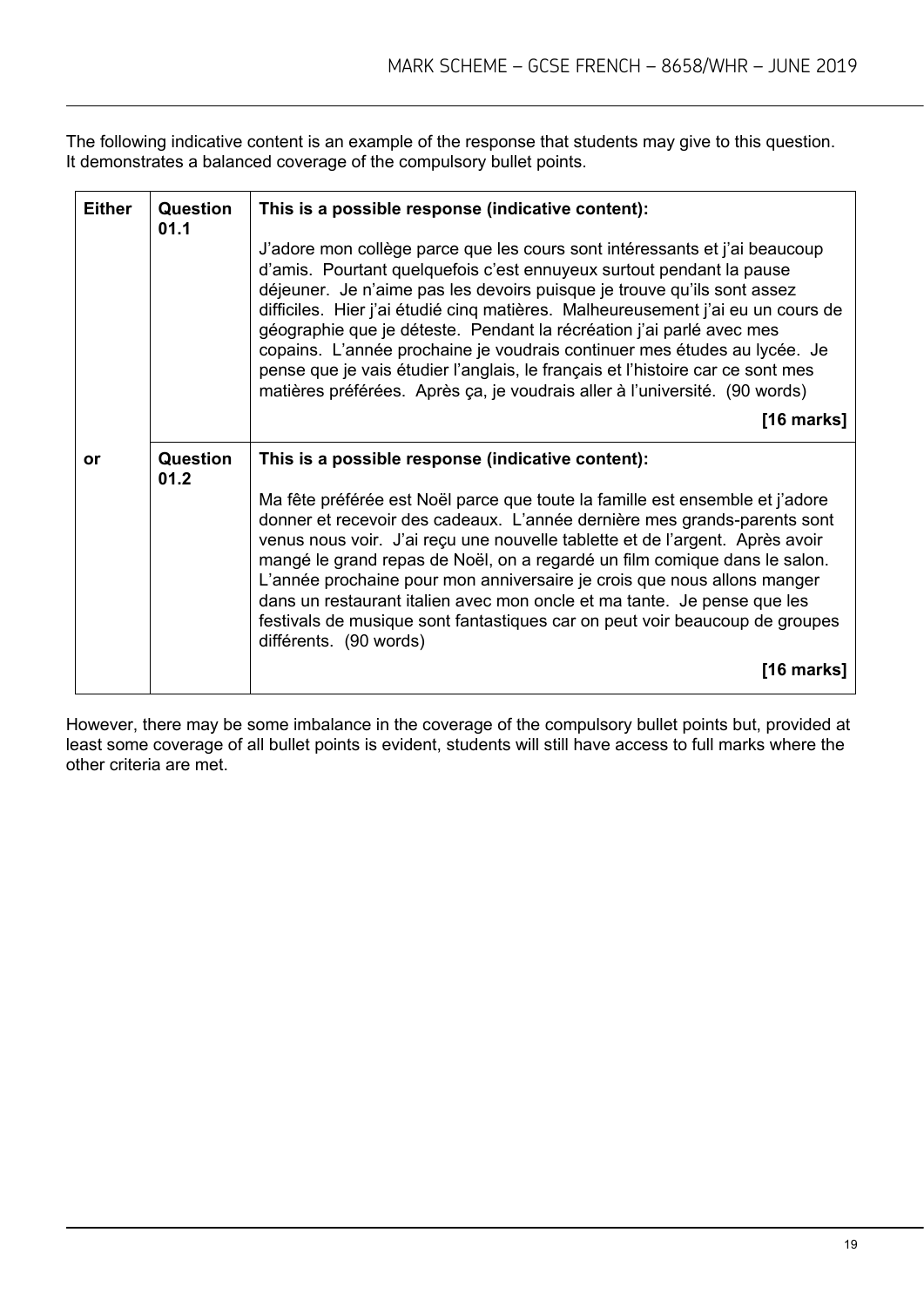# **Question 02**

For this question there are two compulsory bullet points, which are assessed for Content (15 marks), Range of language (12 marks) and Accuracy (5 marks), as specified in the criteria below. The maximum mark is 32. The student is expected to produce approximately 150 words over the whole question. The number of words is approximate and you must mark all work produced by the student. **[32 marks]**

#### **Content**

| Level | <b>Marks</b> | <b>Response</b>                                                                                                                                                                                         |
|-------|--------------|---------------------------------------------------------------------------------------------------------------------------------------------------------------------------------------------------------|
| 5     | $13 - 15$    | An excellent response which is fully relevant and detailed, conveying a lot of<br>information. Communication is clear with little or no ambiguity. Opinions are<br>expressed and justified.             |
| 4     | $10 - 12$    | A very good response which is almost always relevant and which conveys a lot<br>of information. Communication is mostly clear but there are a few ambiguities.<br>Opinions are expressed and justified. |
| 3     | $7 - 9$      | A good response which is generally relevant with quite a lot of information<br>conveyed. Communication is usually clear but there are some ambiguities.<br>Opinions are expressed and may be justified. |
| 2     | $4 - 6$      | A reasonable response with some relevant information conveyed.<br>Communication is sometimes clear but there may be instances where<br>messages break down. An opinion is expressed.                    |
| 1     | $1 - 3$      | A basic response which conveys a limited amount of relevant information.<br>Communication may not be clear and there are instances where messages<br>break down. An opinion may be expressed.           |
| n     | $\Omega$     | The content does not meet the standard required for Level 1 at this tier.                                                                                                                               |

#### **Notes**

There may be some imbalance in the coverage of the two compulsory bullet points but, provided at least some coverage of both bullet points is evident, students will have access to full marks where the other criteria are met.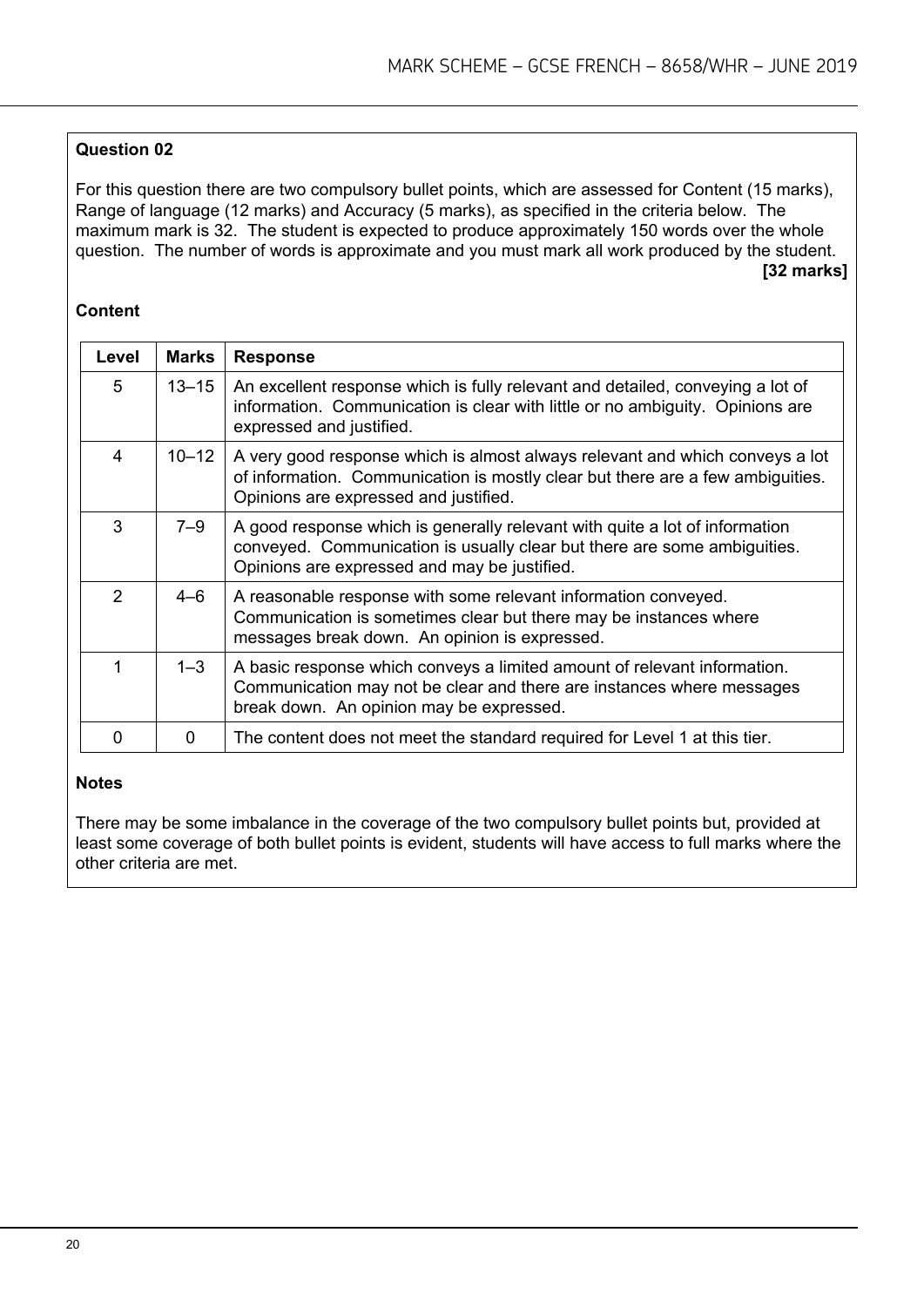|          | <b>Range of language</b> |                                                                                                                                                                                                                                                               |  |
|----------|--------------------------|---------------------------------------------------------------------------------------------------------------------------------------------------------------------------------------------------------------------------------------------------------------|--|
| Level    | <b>Marks</b>             | <b>Response</b>                                                                                                                                                                                                                                               |  |
| 4        | $10 - 12$                | Very good variety of appropriate vocabulary and structures. More complex<br>sentences are handled with confidence, producing a fluent piece of coherent<br>writing. The style and register are appropriate.                                                   |  |
| 3        | 7—9                      | Good variety of appropriate vocabulary and structures. More complex<br>sentences are regularly attempted and are mostly successful, producing a<br>mainly fluent piece of coherent writing with occasional lapses. The style and<br>register are appropriate. |  |
| 2        | $4 - 6$                  | Some variety of appropriate vocabulary and structures. Longer sentences are<br>attempted, using appropriate linking words, often successfully. The style and<br>register may not always be appropriate.                                                       |  |
| 1        | $1 - 3$                  | Little variety of appropriate vocabulary. Structures are likely to be short and<br>simple. Little or no awareness of style and register.                                                                                                                      |  |
| $\Omega$ | 0                        | The range of language produced does not meet the standard required for Level<br>1 at this tier.                                                                                                                                                               |  |

# **Notes**

A mark of zero for Content automatically results in a mark of zero for Range of language. Apart from that, the Content mark does not limit the mark for Range of language.

# **Accuracy**

| Level          | <b>Marks</b>  | <b>Response</b>                                                                                                                                                                   |
|----------------|---------------|-----------------------------------------------------------------------------------------------------------------------------------------------------------------------------------|
| 5              | 5             | Accurate, although there may be a few errors especially in attempts at more<br>complex structures. Verbs and tense formations are secure.                                         |
| 4              | 4             | Generally accurate. Some minor errors. Occasional major errors, usually in<br>attempts at more complex structures. Verbs and tense formations are nearly<br>always correct.       |
| 3              | 3             | Reasonably accurate. There are likely to be minor errors and there may be<br>some major errors, not only in complex structures. Verb and tense formations<br>are usually correct. |
| $\mathfrak{p}$ | $\mathcal{P}$ | More accurate than inaccurate. The intended meaning is generally clear. Verb<br>and tense formations are sometimes correct.                                                       |
| 1              | 1             | There may be major errors and frequent minor ones, and the intended meaning<br>is not always clear. There is only limited success with verb and tense<br>formations.              |
| O              | 0             | The content does not meet the standard required for Level 1 at this tier.                                                                                                         |

# **Notes**

- (a) A major error is one which seriously affects communication.
- (b) A mark of zero for Content automatically results in a mark of zero for Accuracy. Apart from that, the Content mark does not limit the mark for Accuracy.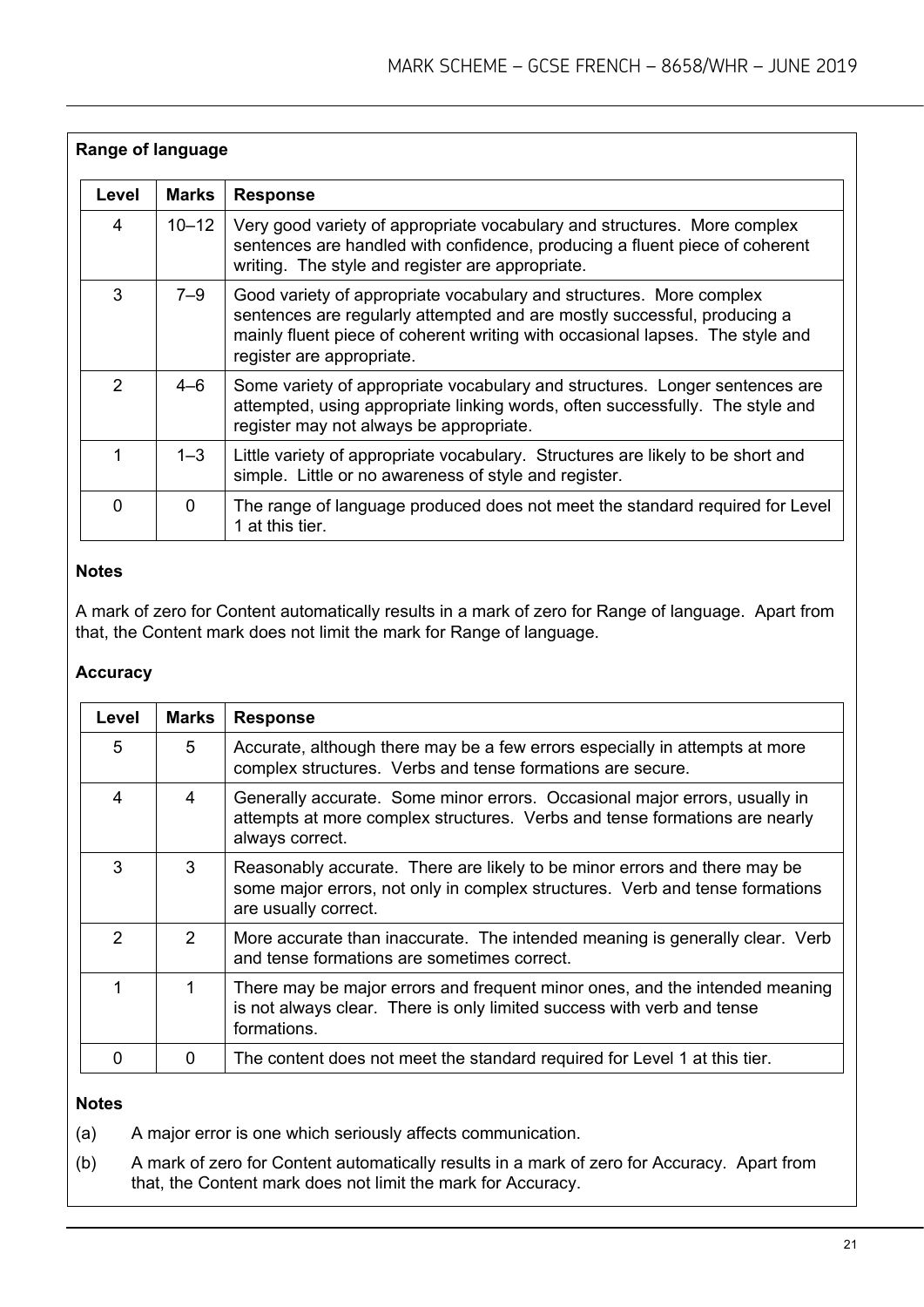General rule for this question:

• the use of an infinitive in place of a finite verb **is acceptable** for conveying a message. It would not, however, count as a reference to a present/past/future event (ie no annotation of Pr/P/F).

### **Question 02.1 Content**

| <b>Bullet</b>                                               | <b>Comments</b>                                                                                                                                                                                                       |
|-------------------------------------------------------------|-----------------------------------------------------------------------------------------------------------------------------------------------------------------------------------------------------------------------|
| • les aspects positifs et<br>négatifs de la<br>technologie  | Accept reference to one positive and one negative<br>aspect although both must be included in order to<br>fulfil the task<br>Accept references to computers, telephones,<br>internet, TV, music, online shopping etc. |
| • comment yous avez<br>utilisé votre portable<br>récemment. | Accept one statement<br>Accept any activity that could be undertaken on a<br>mobile phone e.g. music, TV, cinema, shopping,<br>photography etc.                                                                       |

# **Question 02.2 Content**

| <b>Bullet</b>                                                | <b>Comments</b>                                                                                            |
|--------------------------------------------------------------|------------------------------------------------------------------------------------------------------------|
| les avantages et les<br>désavantages de<br>votre destination | Accept one advantage and one disadvantage<br>although both must be included in order to fulfil the<br>task |
| • une soirée mémorable<br>pendant vos vacances.              | Accept one statement – reference to 'evening' is<br>needed.<br>No reference to 'mémorable' needed.         |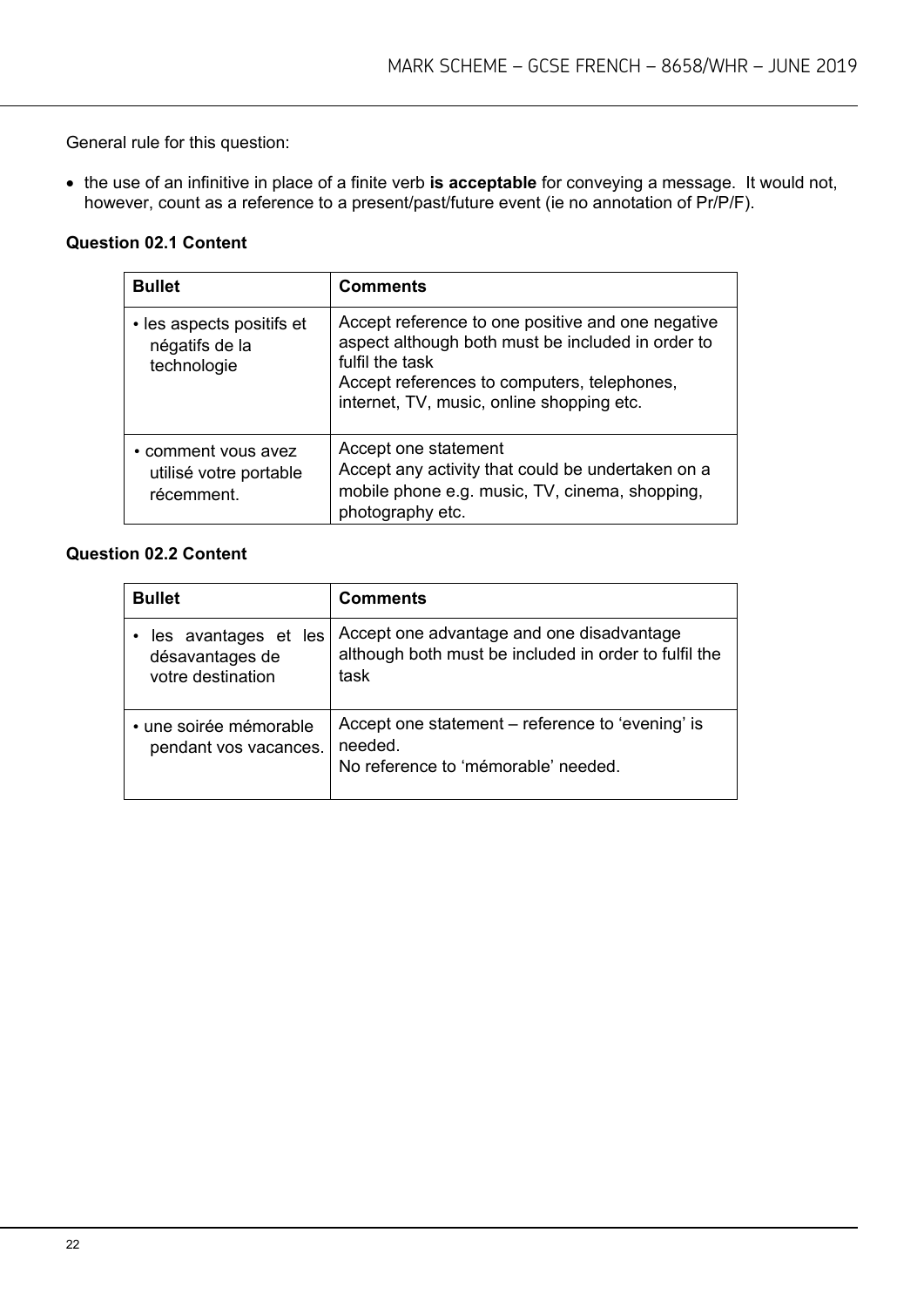The following indicative content is an example of the response that students may give to this question.

It demonstrates a balanced coverage of the compulsory bullet points.

| <b>Either</b> | Question<br>02.1 | This is a possible response (indicative content):                                                                                                                                                                                                                                                                                                                                                                                                                                                                                                                                                                                                                                                                                                                                                                                                                                                                                        |
|---------------|------------------|------------------------------------------------------------------------------------------------------------------------------------------------------------------------------------------------------------------------------------------------------------------------------------------------------------------------------------------------------------------------------------------------------------------------------------------------------------------------------------------------------------------------------------------------------------------------------------------------------------------------------------------------------------------------------------------------------------------------------------------------------------------------------------------------------------------------------------------------------------------------------------------------------------------------------------------|
|               |                  | A mon avis, je pense que la technologie est une bonne chose car je peux<br>faire des recherches sur Internet en faisant mes devoirs. Ce qui est aussi<br>vraiment utile, c'est qu'on peut télécharger facilement des films qu'on aime<br>regarder.                                                                                                                                                                                                                                                                                                                                                                                                                                                                                                                                                                                                                                                                                       |
|               |                  | Cependant il ne faut pas oublier les dangers si on utilise les réseaux sociaux.<br>Certaines personnes utilisent la technologie pour harceler les autres ce que<br>je trouve très inquiétant. Donc, on devrait faire attention quand on est<br>connecté en ligne.                                                                                                                                                                                                                                                                                                                                                                                                                                                                                                                                                                                                                                                                        |
|               |                  | Hier, avant de me lever, j'ai regardé mon portable pour lire mes messages.<br>Puis en route pour le collège, j'ai écouté de la musique sur mon portable. En<br>plus, j'ai joué à des jeux vidéo parce que je m'ennuyais. Plus tard, j'ai utilisé<br>mon portable pour parler avec mon frère qui habite au Canada et j'ai acheté<br>des nouvelles baskets en ligne qui étaient moins chères que dans les<br>magasins. (150 words)                                                                                                                                                                                                                                                                                                                                                                                                                                                                                                         |
|               |                  | $[32$ marks]                                                                                                                                                                                                                                                                                                                                                                                                                                                                                                                                                                                                                                                                                                                                                                                                                                                                                                                             |
| or            | Question<br>02.2 | This is a possible response (indicative content):                                                                                                                                                                                                                                                                                                                                                                                                                                                                                                                                                                                                                                                                                                                                                                                                                                                                                        |
|               |                  | L'année dernière je suis allé(e) en vacances avec ma famille à Nice dans le<br>sud de la France. Selon moi, c'était une destination parfaite parce qu'il y<br>avait une très belle plage où on pouvait faire des sports nautiques ainsi<br>qu'un centre-ville plein de magasins et de bons restaurants. Par contre,<br>notre hôtel était vraiment bruyant à cause des petites rues animées et la<br>nourriture était chère, surtout les glaces.<br>Un soir nous avons fait une excursion à Monte Carlo. On avait décidé de<br>prendre le train parce que c'était plus facile. Le voyage était super<br>puisqu'on pouvait voir la mer. Après être arrivés, nous avons fait une<br>longue promenade autour du port où on a vu beaucoup de bateaux luxueux<br>et de grandes voitures. Puis on a mangé du poisson qui était délicieux. A<br>mon avis il faut y aller parce que nous avons passé une soirée magnifique<br>là-bas. (150 words) |
|               |                  | $[32$ marks]                                                                                                                                                                                                                                                                                                                                                                                                                                                                                                                                                                                                                                                                                                                                                                                                                                                                                                                             |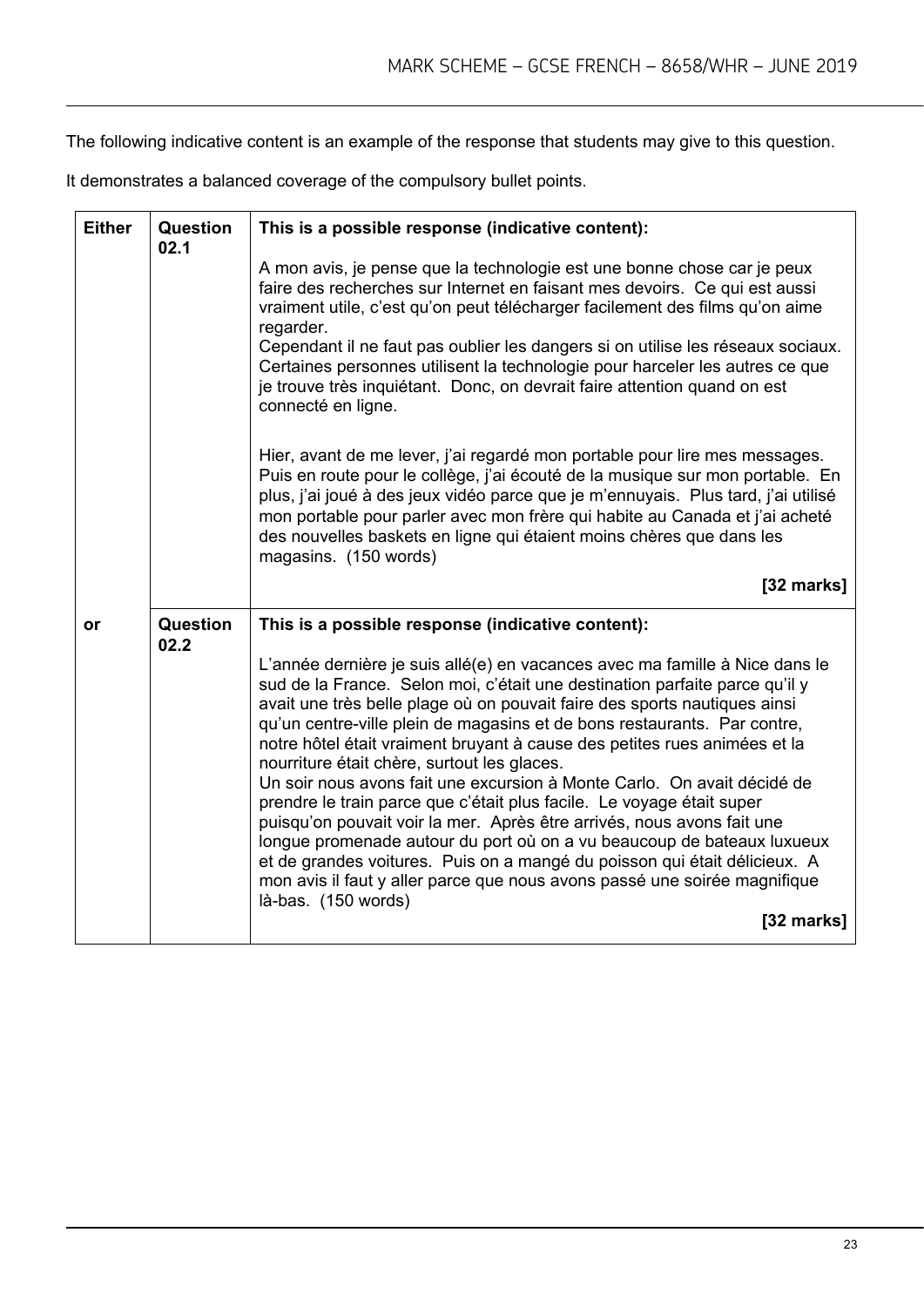# **Question 03**

The translation is assessed for Conveying key messages (6 marks) and Application of grammatical knowledge of language and structures (6 marks) as specified in the criteria below. The maximum mark is 12. When awarding the marks the student's response across the passage should be considered as a whole.

### **[12 marks]**

| Level | <b>Marks</b> | <b>Response</b>                                                           |
|-------|--------------|---------------------------------------------------------------------------|
| 6     | 6            | All key messages are conveyed.                                            |
| 5     | 5            | Nearly all key messages are conveyed.                                     |
| 4     | 4            | Most key messages are conveyed.                                           |
| 3     | 3            | Some key messages are conveyed.                                           |
| 2     | 2            | Few key messages are conveyed.                                            |
|       |              | Very few key messages are conveyed.                                       |
| 0     | 0            | The content does not meet the standard required for Level 1 at this tier. |

#### **Conveying key messages**

#### **Application of grammatical knowledge of language and structures**

| Level          | <b>Marks</b> | <b>Response</b>                                                                        |
|----------------|--------------|----------------------------------------------------------------------------------------|
| 6              | 6            | Excellent knowledge of vocabulary and structures; virtually faultless.                 |
| 5              | 5            | Very good knowledge of vocabulary and structures; highly accurate.                     |
| $\overline{4}$ | 4            | Good knowledge of vocabulary and structures; generally accurate.                       |
| 3              | 3            | Reasonable knowledge of vocabulary and structures; more accurate than<br>inaccurate.   |
| 2              | 2            | Limited knowledge of vocabulary and structures; generally inaccurate.                  |
| 1              | 1            | Very limited knowledge of vocabulary and structures; highly inaccurate.                |
| 0              | 0            | The language produced does not meet the standard required for Level 1 at this<br>tier. |

#### **Notes**

A mark of zero for Conveying key messages automatically results in a mark of zero for Application of grammatical knowledge of language and structures, but apart from that, the Conveying key messages mark does not limit the mark for Application of grammatical knowledge of language and structures.